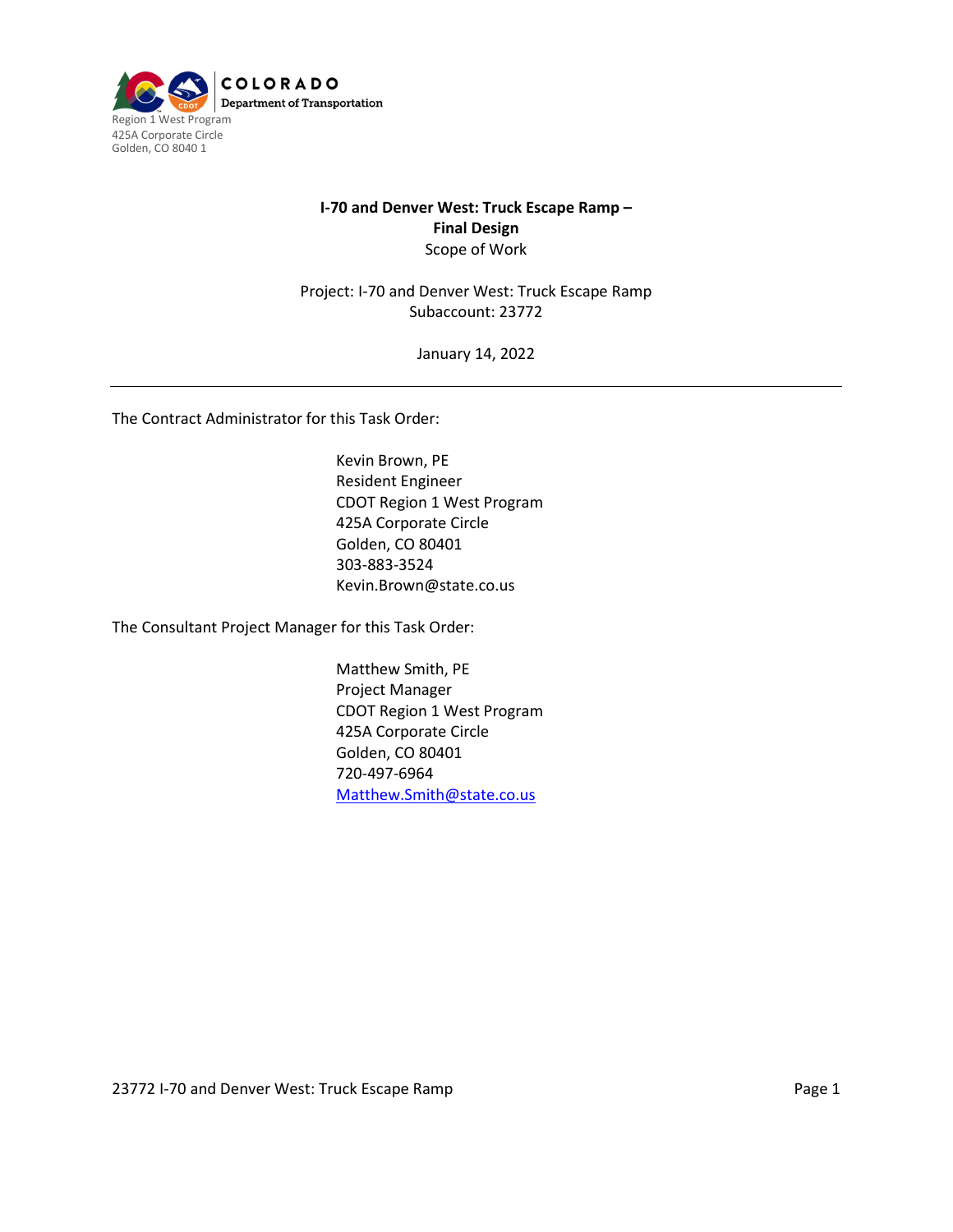# **TABLE OF CONTENTS**

| <b>Description</b> |                                            | <b>Page</b> |
|--------------------|--------------------------------------------|-------------|
| Section 1          | <b>Project Specific Information</b>        | 3           |
| Section 2          | <b>Project Management and Coordination</b> | 4           |
| Section 3          | <b>Project Description</b>                 | 6           |
| Section 4          | <b>Known Existing Features</b>             | 12          |
| Section 5          | Items to be Furnished by CDOT              | 13          |
| Section 6          | <b>General Information</b>                 | 14          |
| Section 7          | <b>Work Activity Assignments</b>           | 15          |
| Section 8          | Submittals                                 | 24          |
| Section 9          | <b>Contract Conclusion</b>                 | 28          |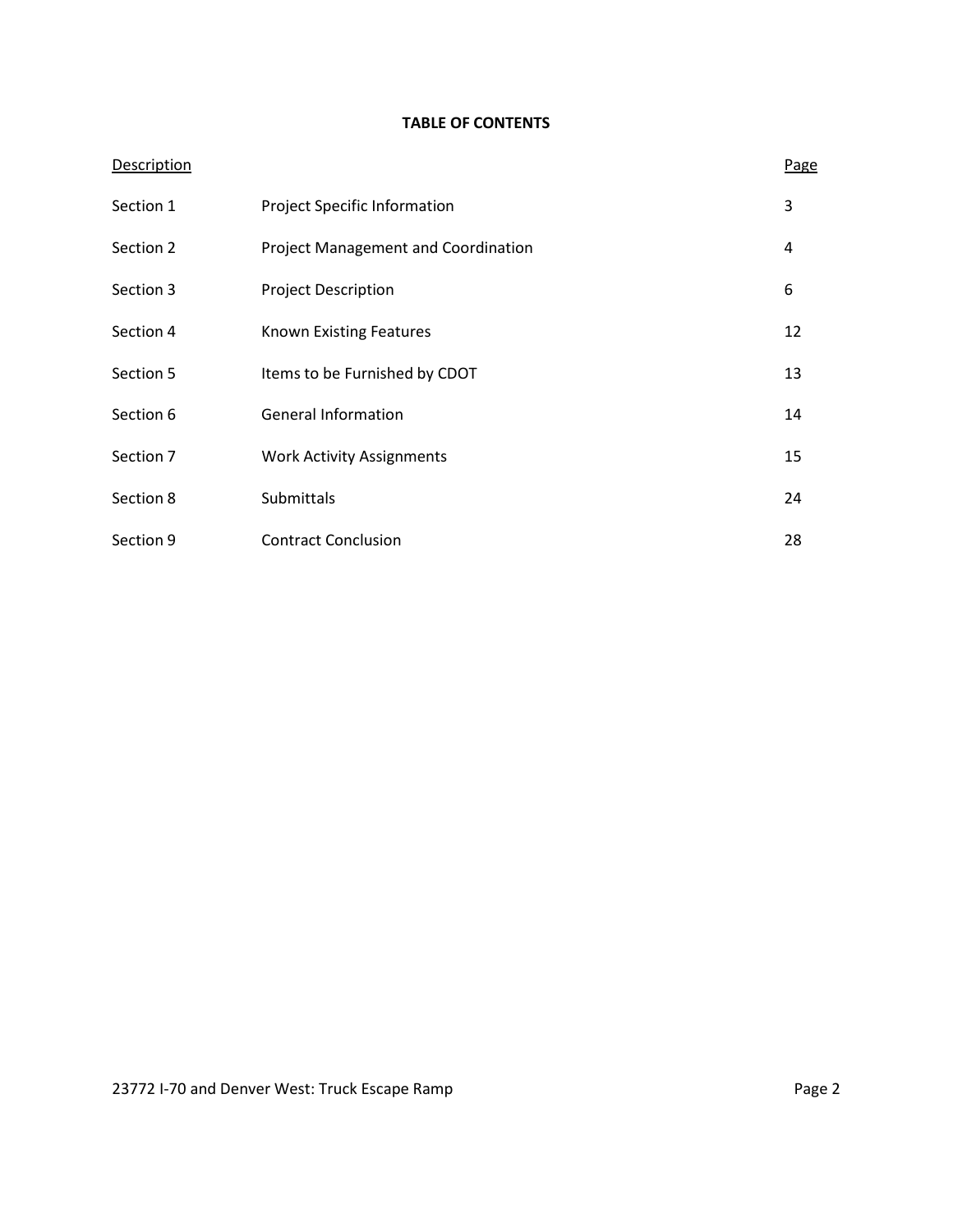#### **SECTION 1 PROJECT SPECIFIC INFORMATION**

## **1.0 Planned Improvements.**

The following improvements are proposed:

- Create a new runaway truck emergency escape ramp (EER) on Eastbound I-70 between MP 257 and 263
- Modify the existing Mt. Vernon EER at MP 257 for better functionality
- **•** Provide associated lighting, signage, and ITS

**1.01 Project Goals.** This project is intended to meet the following goals:

- **Improve highway safety by providing facilities that provide usable, functional means to arrest** runaway trucks on the long steep downgrade approaching the congested urban area.
- Follow the environmental commitments and CSS process that is already established for this corridor.
- Minimize impacts to traffic.

**1.02 Work Duration.** Construction is planned for the Summer of 2022.

**1.03 Consultant Responsibility.** The Consultant is responsible for the following:

- Review the 30% FIR design prepared by Muller.
- 90% Final Office Review, and 100% PS&E packages.
- Coordinate with other projects in the corridor.
- Support the Context Sensitive Solutions (CSS) process prepare for and participate in Project Leadership Team (PLT) and Issue Task Force (ITF) meetings.
- **1.04 Work Product.** See section 3.03 WORK ELEMENTS for the Project Team work products. Detailed work product requirements are described in the following sections.
- **1.05 Work Product Completion.** All submittals must be accepted by the CDOT Contract Administrator or their designee.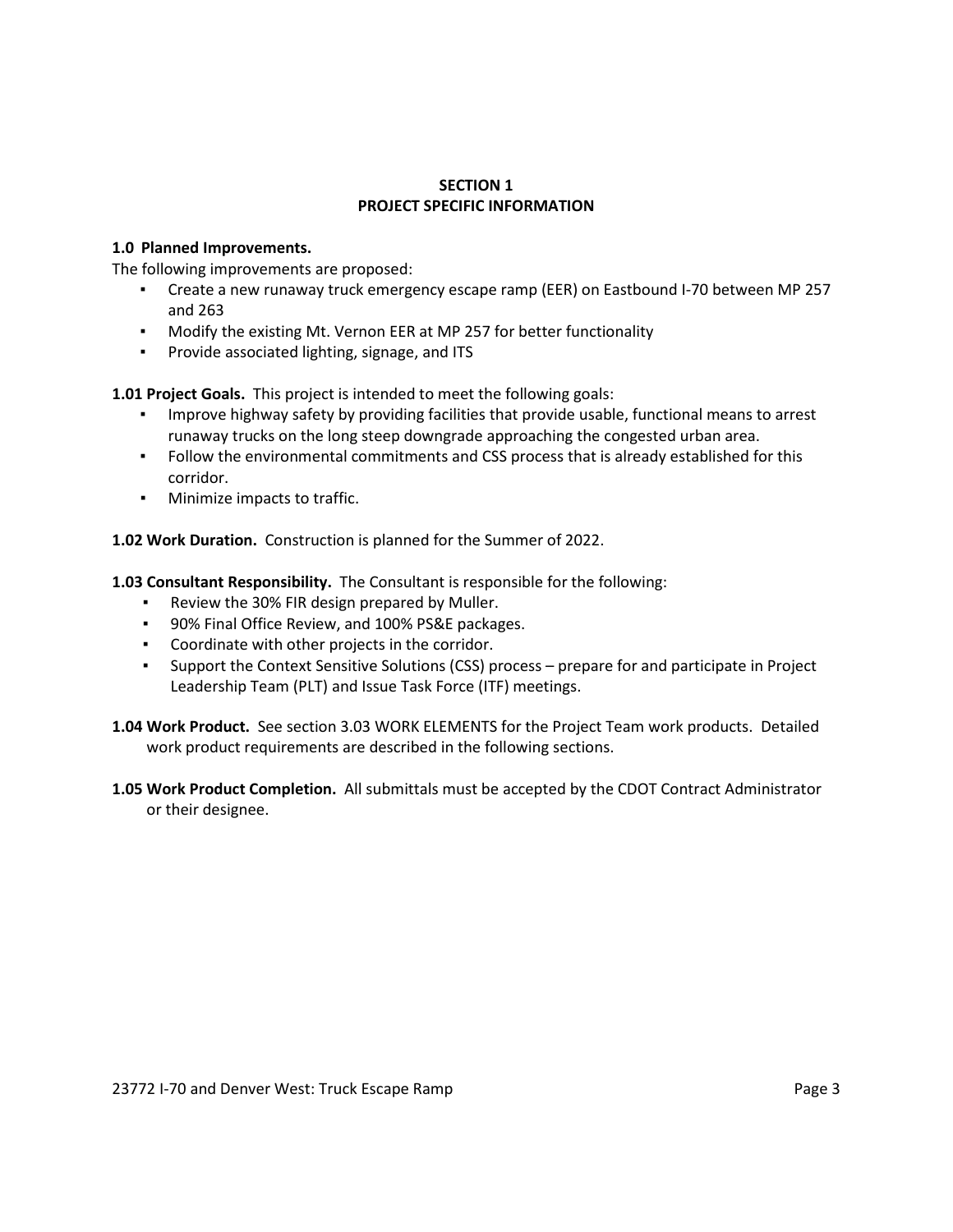## **SECTION 2 PROJECT MANAGEMENT AND COORDINATION**

**2.01 CDOT Contacts.** The Contract Administrator for this project is:

Kevin Brown, PE Resident Engineer CDOT Region 1 West Program 425A Corporate Circle Golden, CO 80401 303-883-3524 [Kevin.Brown@state.co.us](mailto:Kevin.Brown@state.co.us)

Day to day administration for CDOT will be handled by:

Matthew Smith, PE Project Manager CDOT Region 1 West Program 425A Corporate Circle Golden, CO 80401 720-497-6964 [Matthew.Smith@state.co.us](mailto:Matthew.Smith@state.co.us)

**2.02 Project Coordination.** Coordination will be required with, but not limited to, the following known agencies:

- CDOT Specialty Units
	- Freight Services
	- Maintenance
	- ITS
	- Incident Command
	- Survey
	- Environmental
	- Geotechnical
	- Drainage
	- Utilities
	- Traffic
	- Bridge
- Adjacent Landowners
- All affected State and Federal Agencies
- Utility Companies
- Project Leadership Team (PLT) and Issue Task Force (ITF)
- Local First Responders
- Colorado State Patrol

23772 I-70 and Denver West: Truck Escape Ramp **Page 4** Page 4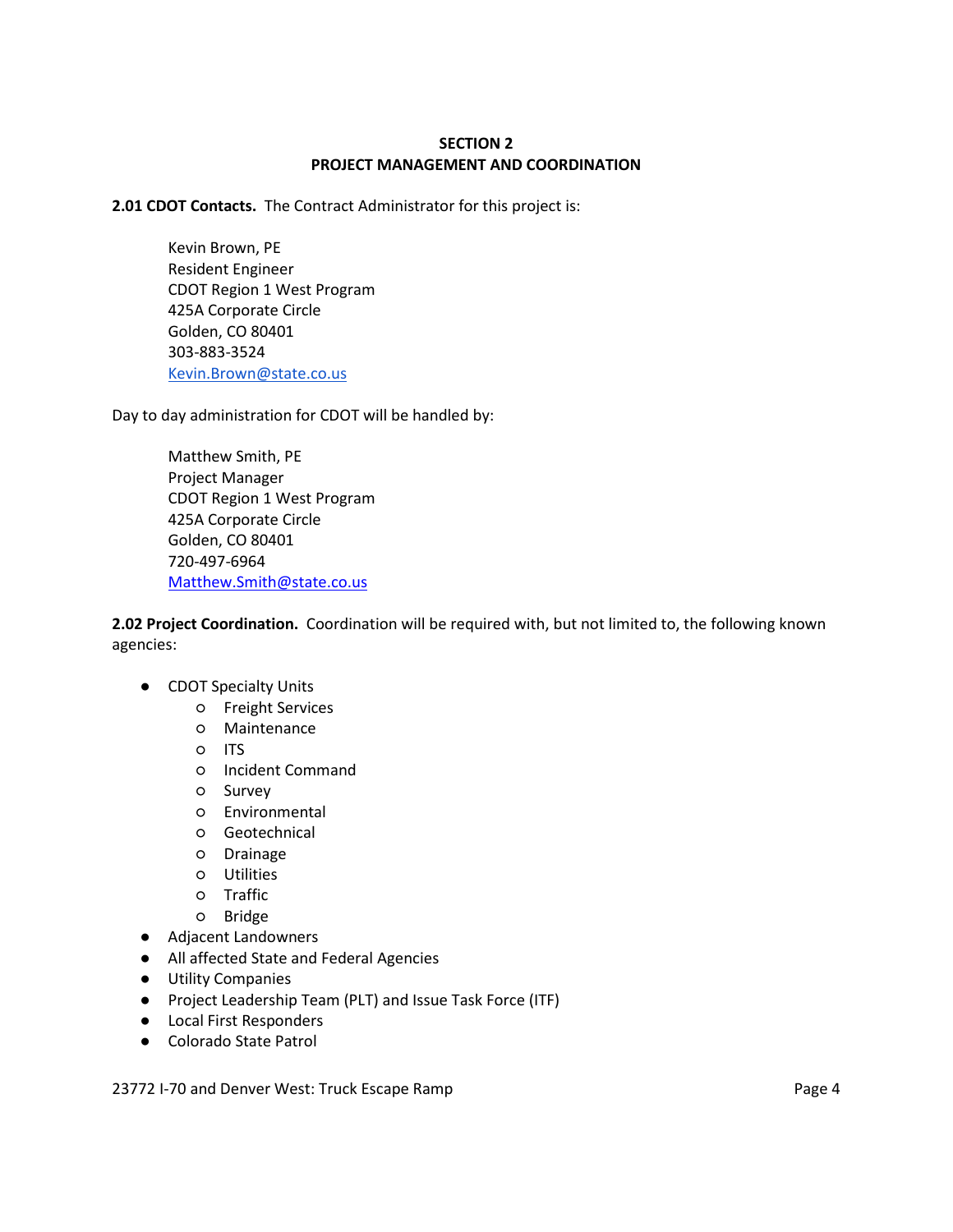- CDOT Project: I-70 and Genesee Wildlife Crossing (24666)
- CDOT Project: EB I-70 ATM (24417)
- CDOT Project: I-70 Resurfacing: Chief Hosa to Colfax
- FHWA

The Consultant should anticipate that design that affects an agency will need to be accepted by that agency prior to its acceptance by CDOT. Submittals to affected agencies will be coordinated with CDOT.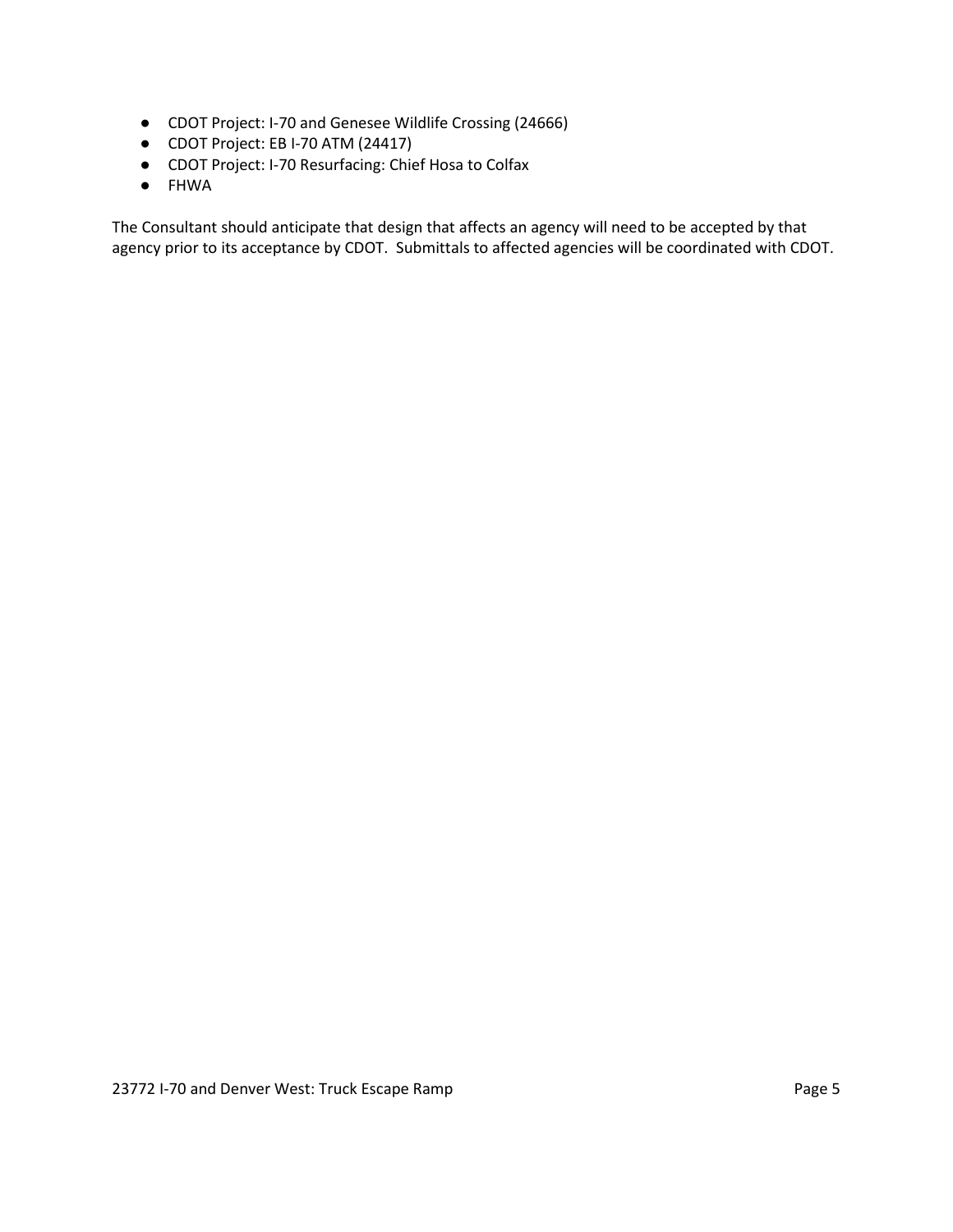## **SECTION 3 PROJECT DESCRIPTION**

#### **3.01 Background.**

I-70 is a critical national east-west transportation corridor that runs through the State of Colorado and serves as a gateway into the Rocky Mountains through Denver. This project is located on Eastbound I-70 between MP 252 and 261. Preliminary design for the scope described to FIR level will be completed by Muller Engineering Company prior to the anticipated execution of this contract. This task order will be for final design and design management for enhancements to the existing Emergency Escape Ramp (EER) at MP 257, and final design of a new EER in the vicinity of the I-70/C470 interchange. The design will include all disciplines required for the project to move from preliminary design to final PS&E. CDOT may elect to complete and/or assist with portions of the design and/or design management.

**3.02 Project Limits.** The project is located on I-70 Eastbound between MP 252 and MP 261

**3.03 Work Elements.** The basis of the work elements, scope and fee is based on the following:

#### **PROJECT MANAGEMENT**

- Establish project goals and criteria; then review and document with CDOT.
- Develop Project Schedule for design and update monthly.
- Develop and track a design budget.
- Develop a Project Execution Plan to document the project plan and establish internal project management controls.
- Communicate project control requirements to the design team and ensure the established controls are followed.
- Coordinate activities with design leads and subconsultants.
- Provide acceptable monthly updates to CDOT on progress, schedule, budget and project issues.

#### **PROJECT MEETINGS**

The consultant will attend corridor meetings arranged and managed by others. Those meetings include:

- FIR meeting
- PLT meetings

The Consultant will organize, attend, and manage meetings. The Consultant will prepare handouts, graphics and agendas for meetings, and produce meeting notes. Where practical the meetings will be virtual. Meetings include:

- Kickoff Meeting
- Final Office Review 90%
- PS&E Review 100%
- CDOT Specialty Group Meetings
- Bi-Weekly Progress Meetings
- I-70 Mountain Corridor Context Sensitive Solutions (CSS) related Meetings
- Public Meetings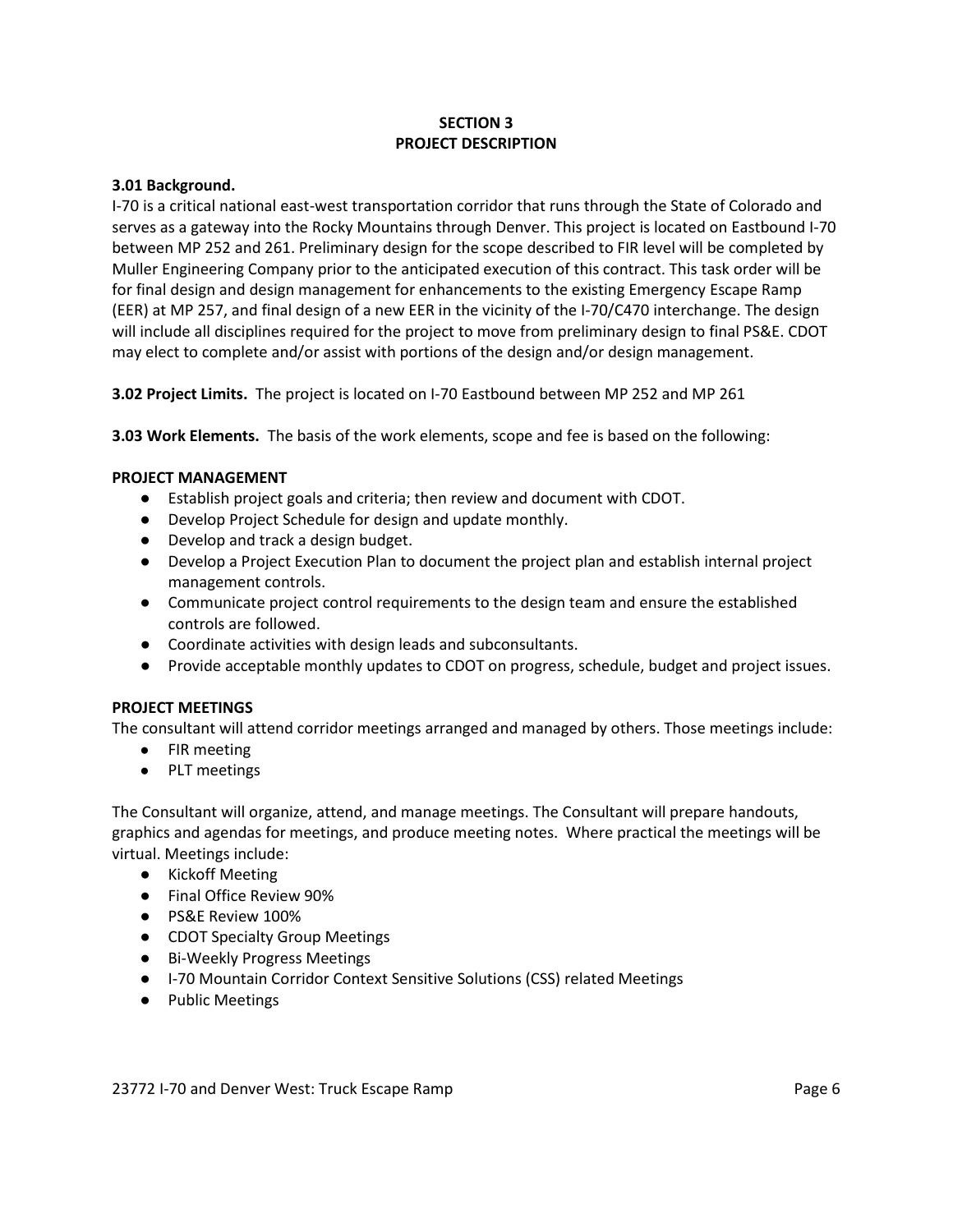#### **SURVEY AND RIGHT OF WAY**

Survey and mapping (including existing ROW) were completed under previous task orders.

The following survey work will be completed by the Consultant: N/A

#### **SUBSURFACE UTILITY ENGINEERING**

QL-B utility investigations have been completed under Muller's task order and will be provided to the Consultant. Under this scope of work, additional SUE services, utility plans and utility coordination services include the following:

- Prepare and provide final utility plans.
- Prepare and provide utility relocation plans for FOR and PS&E deliverables.
- SUE investigation at the existing Mt. Vernon EER.
- SUE QL-A includes 5 test hole locations.
- Finalize and seal SUE Plan.
- Coordinate proposed relocation designs.

### **ENVIRONMENTAL SUPPORT**

The following environmental resource studies required for the categorical exclusion and their respective support needs are identified below:

- **Archeology, Paleontology, SHPO:** No support needed
- **Air Quality**: No support needed
- **Noise**: No support needed
- **Non-Historic 4(f):** No support needed
- **Wetland Determination**: No support needed
- **Threatened and Endangered Species**: No support needed
- **Nationwide 404 Permit and Wetland Finding**: No support needed
- **Hazardous Waste**: EER spill containment
- **Stormwater/Erosion Control Plans**: The Consultant will develop the stormwater management plan based on CDOT's latest template. Assume over an acre of disturbance. The Consultant will create initial, interim, and final site plans.
- **Visual**: The consultant will identify and inventory the highway corridor landscape units/types/themes, and project view shed. Identify key views, including to and from the highway and other likely locations of viewers. Analyze existing visual resources, viewer response/exposure, and any impacts expected from the project referencing the Front Range Foothill Design Segment Aesthetic Guidelines and Areas Of Special Attention. The consultant will complete a visual impact assessment (VIA) memo using the Front Range Foothill Design Segment Aesthetic Guidelines and recommend and develop mitigation measures for identified impacts.

**CSS Process:** CDR will help facilitate the continuation of the CSS process for this project. The team plans the following meetings:

- PLT meeting to confirm the CSS work plan, including confirming the agreements from the 30 percent design effort and the outstanding issues to be resolved during this final design effort. Assuming two (2) PLT meetings.
- ITF meetings. Assuming (1) ITF meeting.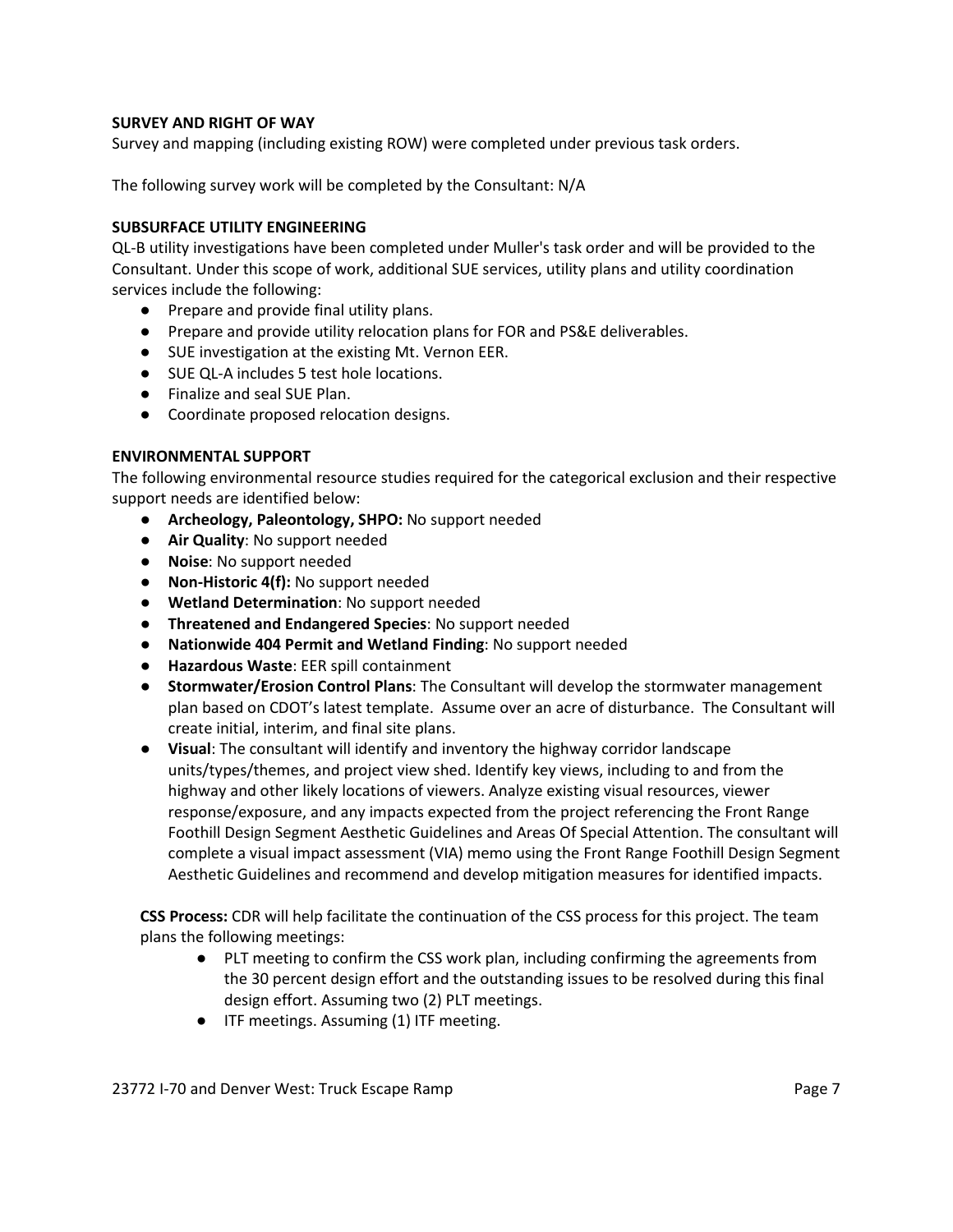The Consultant will work with CDR and CDOT to prepare for, facilitate, and document these meetings. CDR will prepare a summary of the CSS process, agreements, and commitments that will accompany the final design and environmental clearance.

The Consultant will prepare a summary of design changes and evaluate any changes to environmental impacts and/or required mitigation that may result from those changes. The clearance will be revised if needed so that the project can be certified for construction. The Consultant will also identify required permits and/or provide input to the required permits that will be obtained by CDOT.

### **ROADWAY DESIGN**

The following work will be conducted by, or under the direct supervision of a registered Professional Engineer. AASHTO methodologies, CDOT Standards, CDOT's Access Code, the MUTCD, and AASHTO's Roadside Design Guide, CDOT's Region 1 Lane Closure Strategy will be used as design criteria and guidelines. CAD work will be completed in Microstation in accordance with CDOT's CADD Manual using the latest CDOT workspace. Design models will be prepared using OpenRoads.

Develop a roadway design criteria table that lists design speed, lane width, shoulder width, maximum superelevation rate, k values for vertical curves, side slopes, z-slope width and submitted to CDOT for review.

**Final Roadway Design and Roadside Development:** This work will develop the roadway design to a final level. For a sheet list, see the MAJOR DELIVERABLES section.

- Finalize the guardrail and roadside design.
- Finalize the OpenRoads model.
- Finalize roadway details.
- Develop traffic control and phasing plans using The CDOT Region 1 Lane Closure Strategy.
- Tabulate roadway quantities.
- Develop the final signing and striping plan and tabulations.
- Develop the Stormwater Management Plan, including the SWMP Site Map and Tabulation of Stormwater Management Items.
- Revise the Form 463 as necessary.
- Finalize the design details, typical sections, and plans.
- Write specifications for the project.

#### **HYDROLOGY AND HYDRAULICS**

- **Roadside Drainage Design:** Roadside and EER drainage design for the proposed roadway modifications will be performed by the Consultant. Analysis under this task will consist of hydrologic investigation of the contributing area to the roadside drainage, sizing of the required ditches and cross culverts for hydraulic capacity and determining any erosion control measures required such as riprap or check structures.
- **Hydraulic Design Report:** Develop final Hydraulic Design Report following CDOT guidelines to document the hydrologic and hydraulic analyses.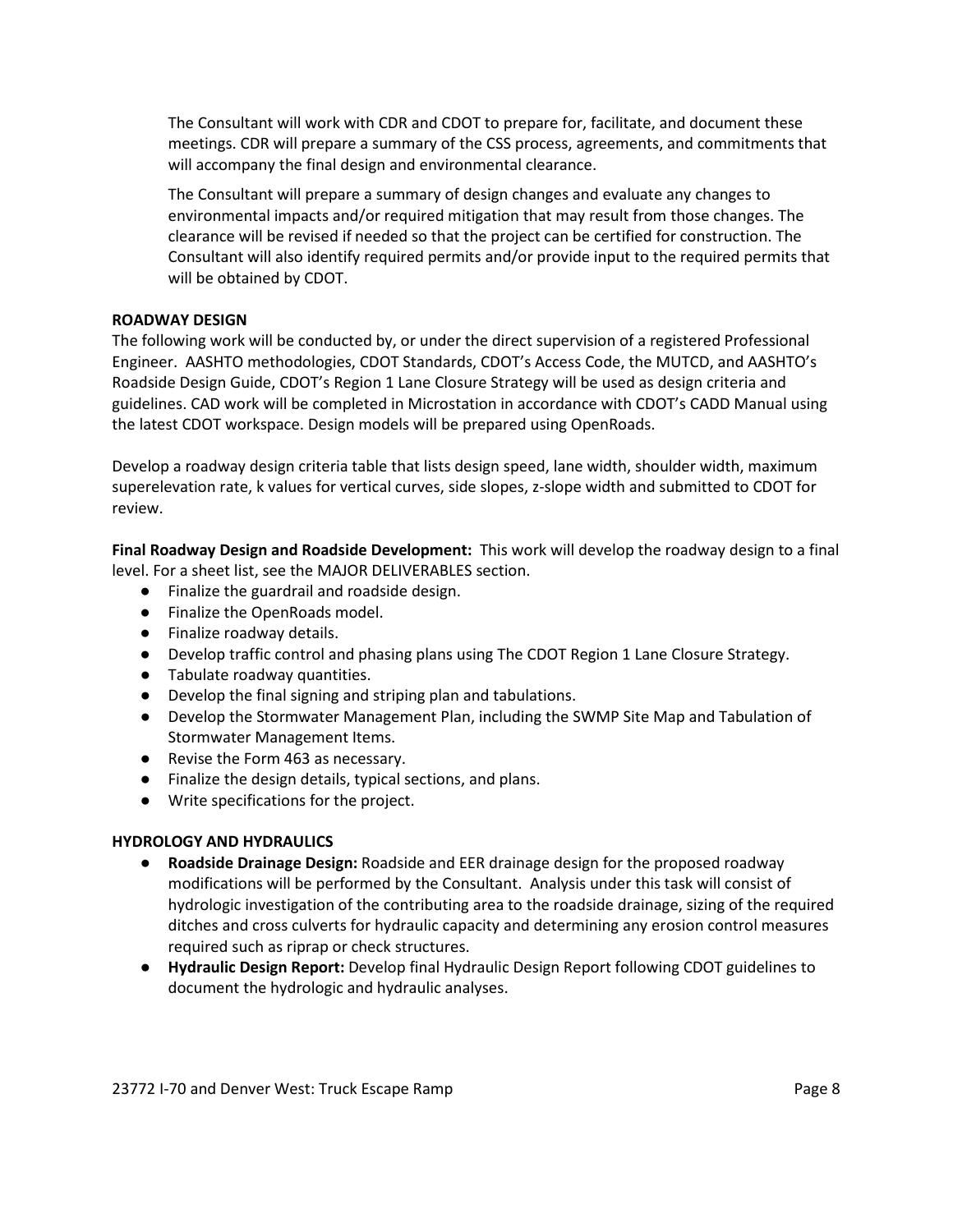## **STRUCTURAL DESIGN**

Structural elements identified in the preliminary design are:

- Median Wall (~14 feet high) at the proposed EER.
- Cantilever Sign Bridges.
- Rail anchor slab at Mt. Vernon EER.

The rail anchor slab improvements at the Mt. Vernon EER will be identified in a Technical Memo supplied by Muller.

A draft Structural Selection memo will be provided by Muller as part of the FIR level design for the median wall design.

The Consultant will further develop all structural designs considering constructability and maintenance of traffic issues. This scope assumes that the FIR level Structural Selection memo design will be developed through final design.

### **GEOTECHNICAL**

Preliminary geotechnical borings have been done by others as part of FIR level design.

The Consultant will perform the following:

- Provide foundation recommendations based on the boring data for the median wall structure.
- Manage additional borings, estimated to be two pavement borings, three foundation borings for cantilever sign bridges and four foundation borings for the rail anchor slab for the Mt. Vernon EER.
- Provide foundation recommendations for the cantilever sign bridges and rail anchor slab.
- Provide final pavement design recommendations and report.

#### **LIGHTING DESIGN**

The Consultant will be responsible for continuing FIR level lighting design at the proposed new EER and Mt. Vernon EER.

This effort consists of:

- Finalize lighting layout.
- Finalize luminaire selection.
- Finalize Photometric calculations.
- Develop lighting power source.
- Utility coordination.

#### **UTILITY COORDINATION**

The Consultant shall provide a design for installation of a new water line and hydrant at the proposed EER location.

See Section 4 for a list of potentially affected utilities. Current utility assumptions are:

- Develop a potholing plan, if necessary, and coordinate with the utility locating company and the surveyor.
- Coordinate utility relocations as required with the affected utility companies.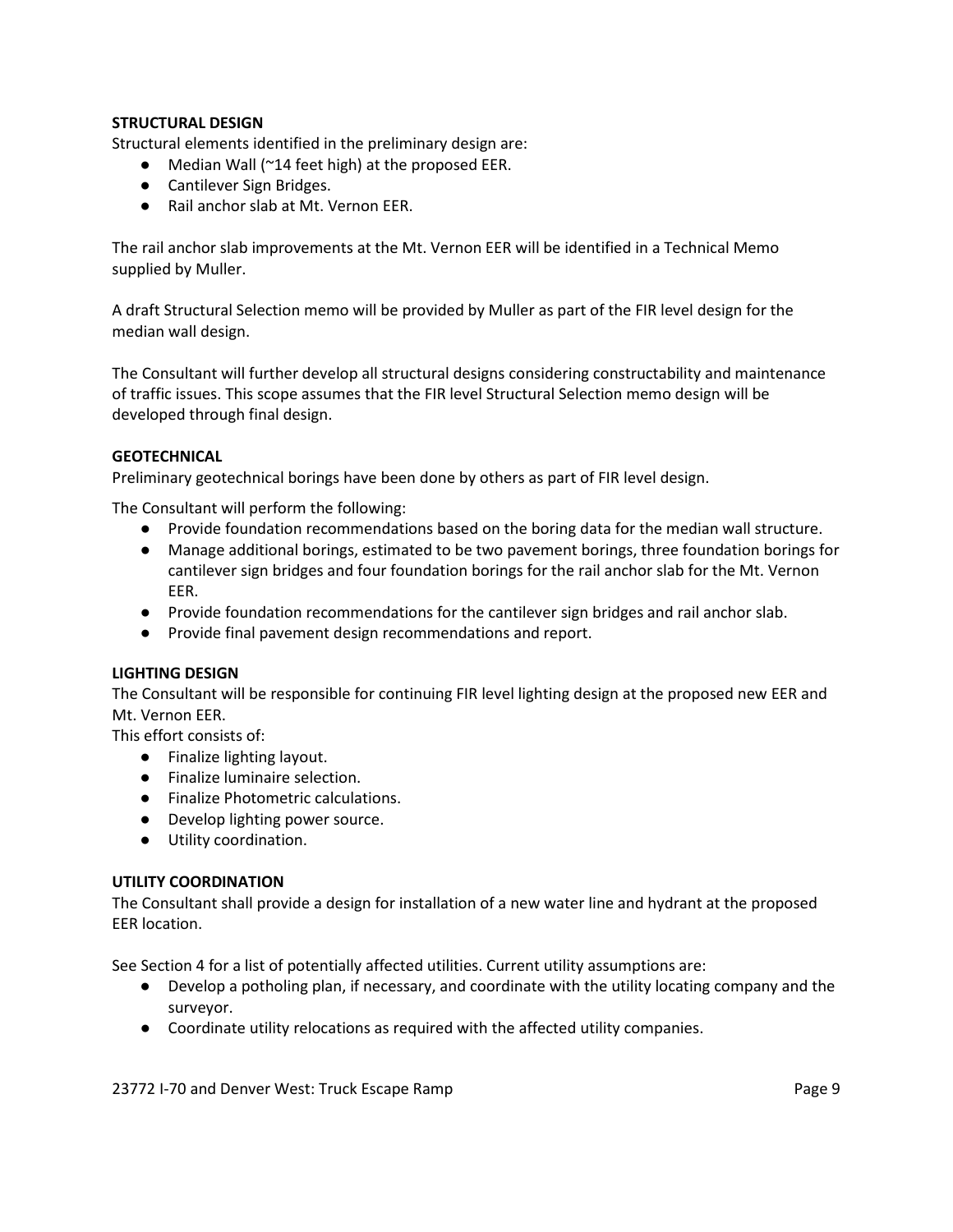- Develop utility plans showing the quality level, pothole data, utility owners and relocations and adjustments.
- Tabulate appropriate pay items for utility relocations and adjustments.
- CDOT will write utility specifications.

## **ITS**

This project will include ITS devices throughout the project limits. A Variable Message Sign (VMS) will be placed on a sign bridge between the end of the proposed EER and Rooney Rd. Bridge (F-16-HQ). Other devices include speeding truck detection and electronic signs.

The Consultant will:

- Coordinate with the electric utility and CDOT ITS.
- Coordinate with the EB I-70 ATM Project (24417)
- Complete the CDOT SEA documentation for the project.
- Complete the electrical design: panel schedules, one-line diagrams, meter power pedestal (including voltage drop calculations and conduit sizing), electrical details.
- Develop specifications.

## **COST ESTIMATES**

## ● **90% (FOR) Cost Estimate**

- CDOT Engineering Estimates and Market Analysis (EEMA) will provide unit prices for all bid items. The Consultant will provide all other estimate data.
- A 10 to 20% contingency will be added to account for potential design changes.

### ● **Final Cost Estimate**

○ Revise the estimate at the PS&E submittal. No contingency.

### **QUALITY CONTROL/QUALITY ASSURANCE**

Perform quality assurance and cross disciplinary reviews for all related work. Quality control checking is included within the technical work tasks.

### **MAJOR DELIVERABLES**

- **▪ Roadway Design Criteria Table**
- **▪ Final Office Review (90%) Submittal will include the following:**
	- **Plans**
		- o Title Sheet
		- o Standard Plans List
		- o Typical Sections
		- o General Notes
		- o Summary of Approximate Quantities
		- o Tabulations Earthwork, Removals, Surfacing, Guardrail, Drainage
		- o Survey Control
		- o Removal Plans
		- o Geometric Layout
		- o Plan and profile sheets. Include superelevation diagram on profile as needed. Show ROW lines.
		- o Drainage Plan

#### 23772 I-70 and Denver West: Truck Escape Ramp Page 10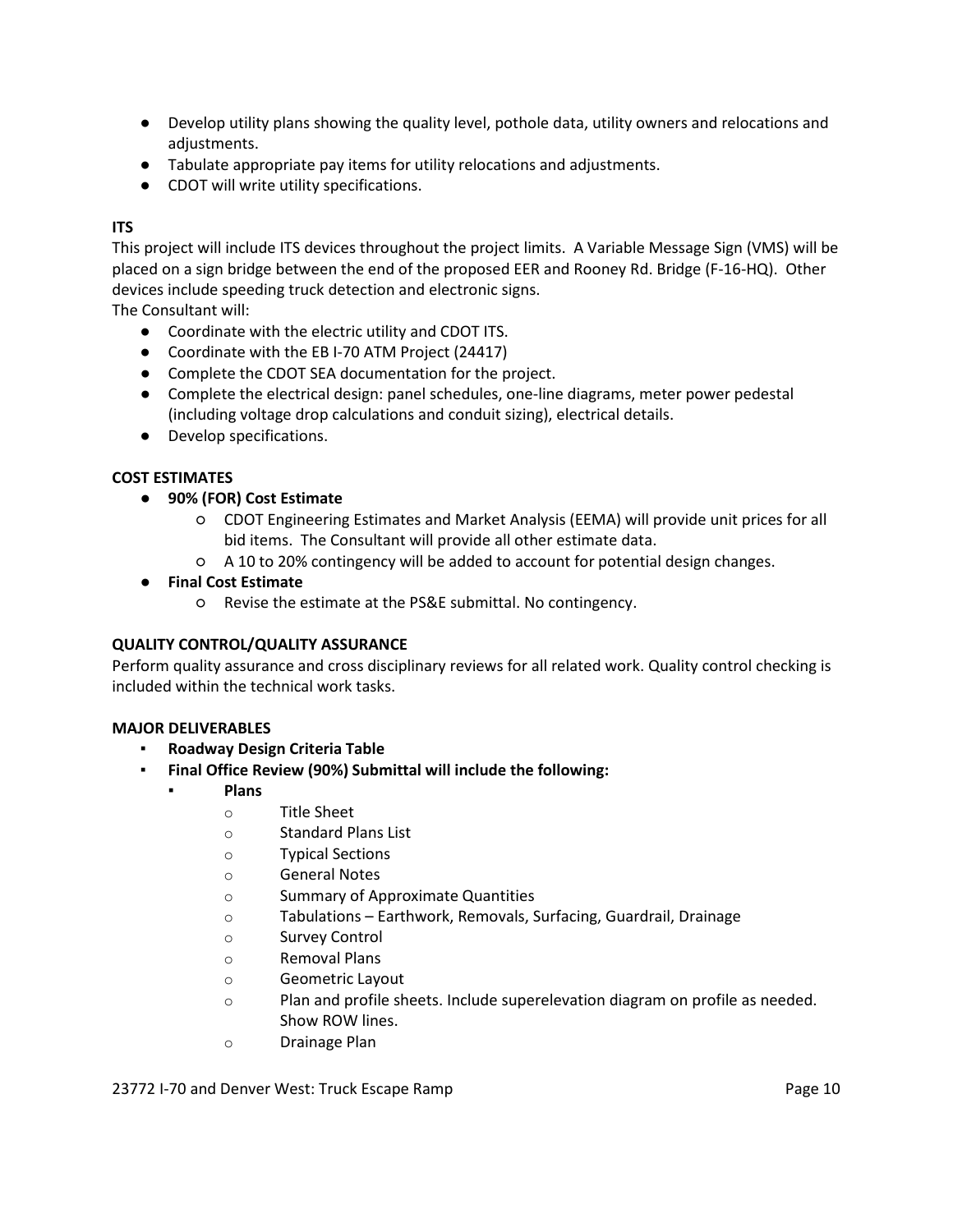- o Drainage Culvert Sections, if required, and Drainage Details
- o Geotechnical Plans and Boring Locations
- o Structure Plans and Details
- o Electrical Plans panel schedules, one-line diagrams, lighting control centers (including short circuit calculations and feeder sizing), circuiting and conduit (including voltage drop calculations and conduit sizing), electrical details
- o Stormwater Management Plan. Assume > 1 Acre
- o SWMP Site Maps Initial, Interim, and Final
- o Signing and Striping Plans and Tabulations
- o Construction Phasing Plans
- o Traffic Control Plans and Tabulations
- o Utility Plans and Tabulations
- o Cross Sections at 50-foot intervals. Label slopes, breaklines, ROW, utilities.
- **Construction Cost Estimate**
- **Final Drainage Report**
- **Structure Selection Reports (as directed by CDOT)**
- **Pavement Design Report**
- **Visual Impact Assessment Report**
- **Right-of-Way Ownership Map: by CDOT**

### **▪ Construction Plan Package and Final Cost Estimate**

The bid plan construction contract package shall consist of the revised FOR plans and will completely describe the work required to build the project including standard special provisions, project special provisions, and detailed quantities.

- Electronic and hard copies of the following:
	- o Roadway
		- *● Horizontal and Vertical data*
			- *● Staking data*
			- *● Earthwork quantities*
			- *● Cross sections*
- Final Engineering Package. The Consultant shall submit copies, in electronic PDF format of the following:
	- o All project calculations or worksheets
	- o All final reports and their approvals
	- o Copies of variances, design decisions, and variance approvals
	- o Project meeting minutes
	- o Utility clearance package
		- Utility agreements and information regarding the utility location and clearance conditions
	- o Professional Engineer Stamped Record contract documents**.** Use Adobe Sign (per CDOT Procedural Directive 21.1) on the cover sheet (per AES Board Rules 1.5 A 2 a (1) (a))

### **SERVICES AFTER DESIGN**

Not included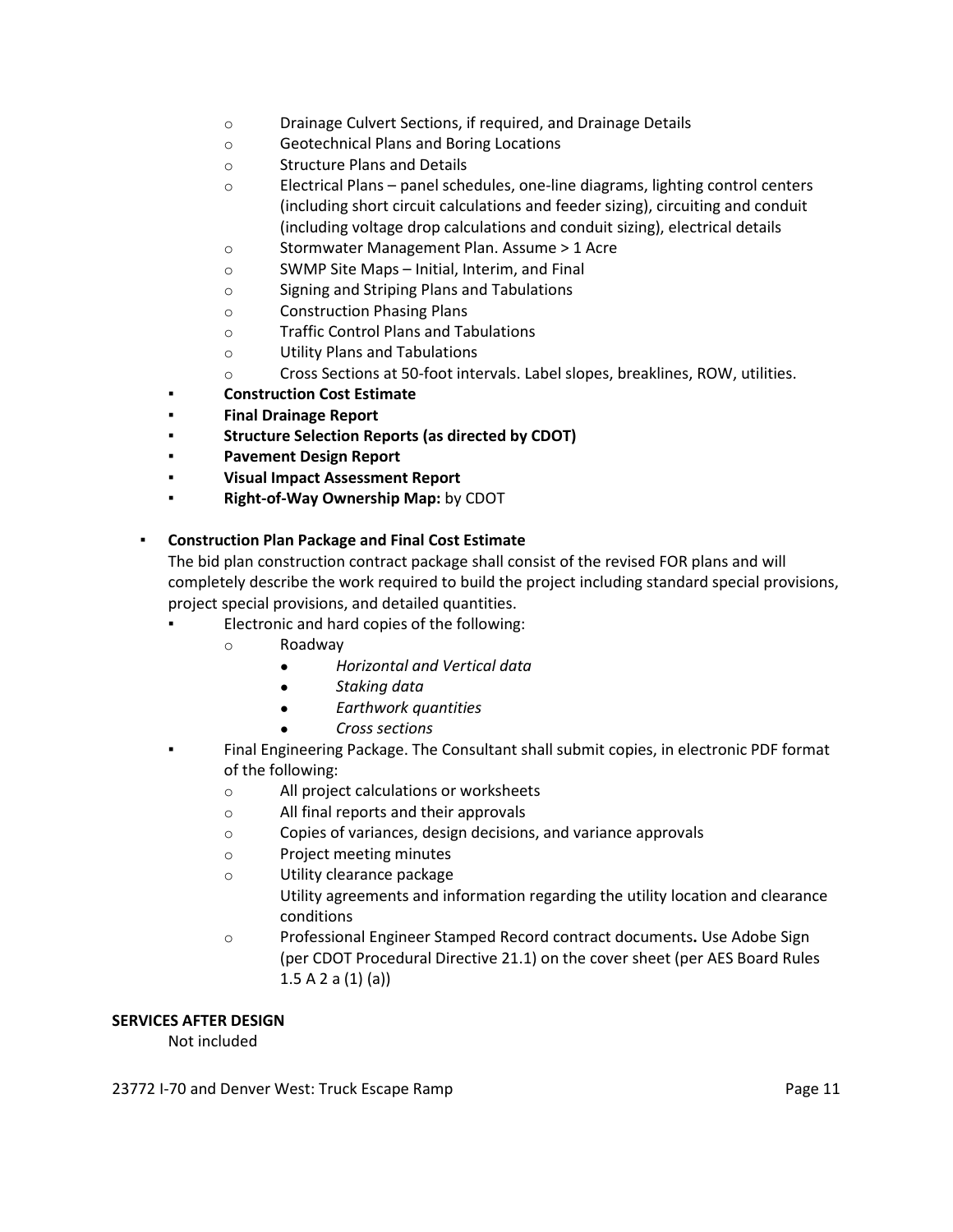#### **SECTION 4 KNOWN EXISTING FEATURES**

#### **4.01 Major Structures.**

- F-16-GT
- F-16-GS
- F-16-HQ
- F-16-KX
- F-16-KW
- F-16-AT
- F-16-AS
- F-16-XC
- **4.02 Utilities.** Utility providers and the location and type of their infrastructure will be identified in the Utility Survey as defined below. At this time, it is anticipated that the following utility providers may be encountered in the project limits:
	- CDOT ITS
	- Electric

### **4.03 Irrigation Ditches.**

▪ None

The above is a list of the known features in the area. It should not be considered as complete. The Consultant should be alert to the existence of other possible conflicts.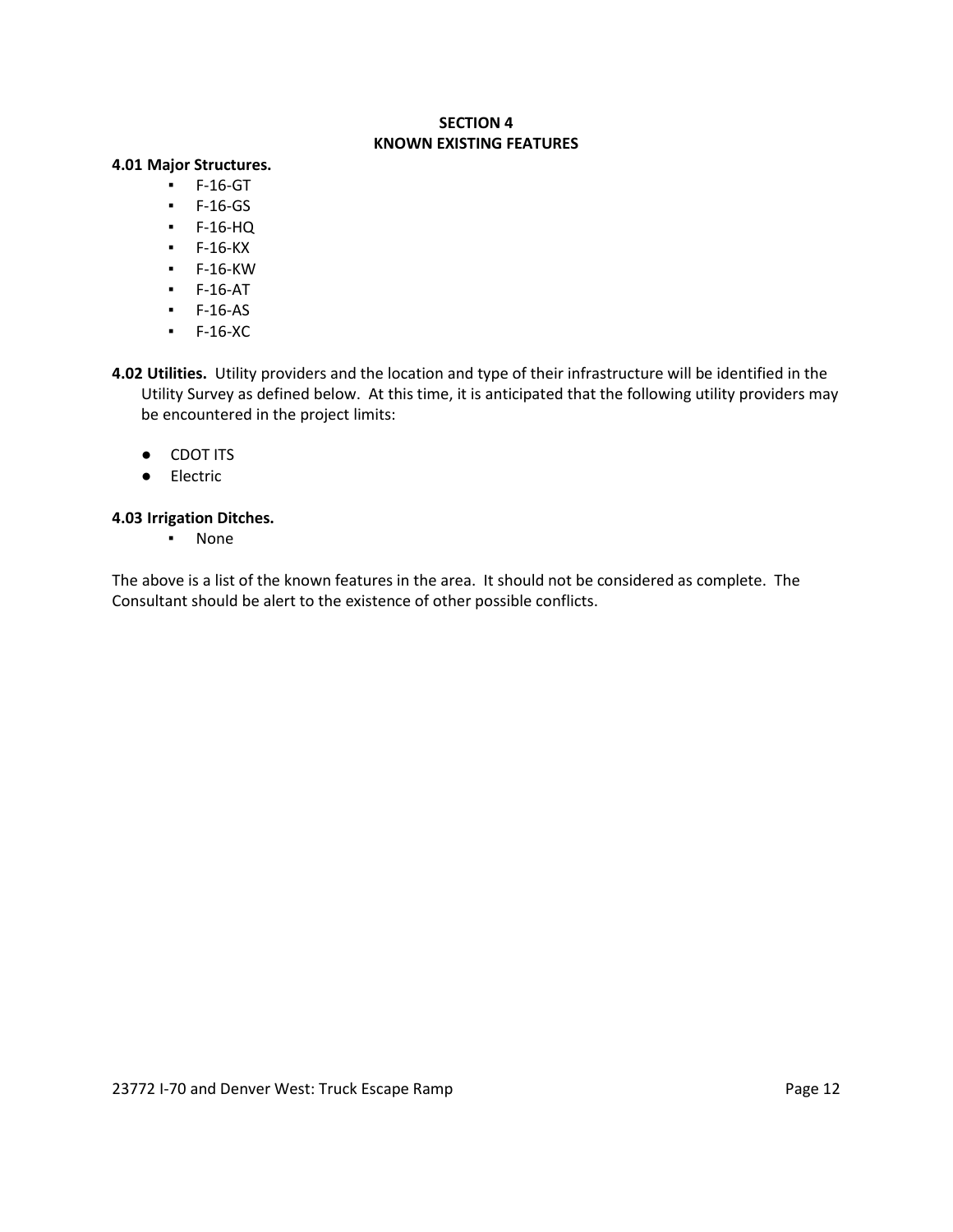## **SECTION 5 ITEMS TO BE FURNISHED BY CDOT**

**5.01** Electronic CDOT Manuals, Specifications, Standards etc. can be obtained from the CDOT website. No hard copies will be provided.

## **5.02 Project Specific Items provided by CDOT.**

- As-Constructed information as necessary
- Survey and existing ROW in OpenRoads format
- Certified QL-B utility drawing and list of utility owners including contact information at the proposed EER
- Draft geotechnical boring logs and report
- Draft Structure Selection Memo (Word)
- Traffic counts, including truck percentage, to calculate ESALs
- FIR Level Plans (pdf) and Specifications (Word) for proposed EER
- Mt. Vernon Improvements Technical Memo (pdf)
- Draft Drainage Report (Word)
- FIR level models and drawings in OpenRoads format
- Stantec's Site Evaluation
- Other applicable traffic reports as needed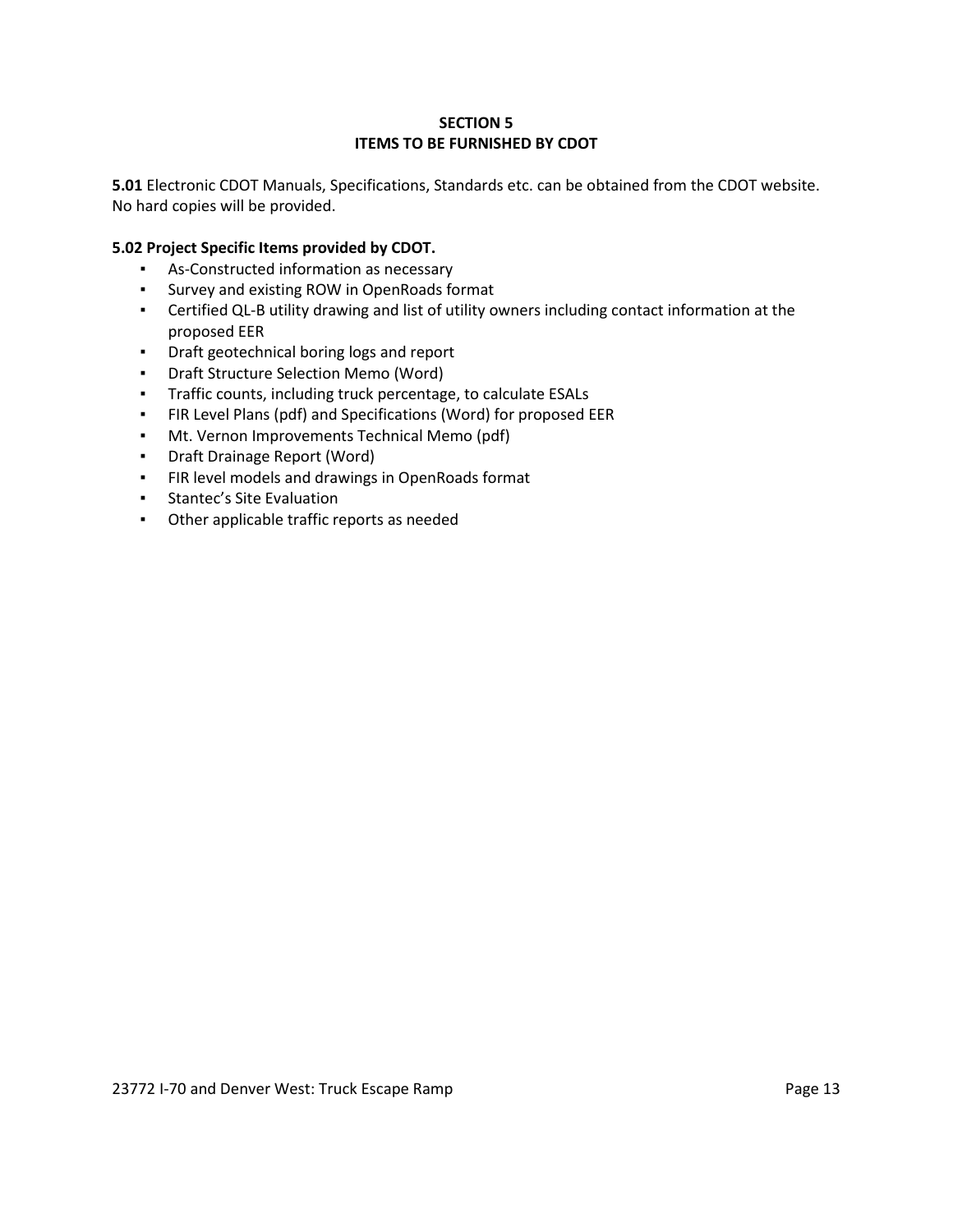## **SECTION 6 GENERAL INFORMATION**

**6.01 Authorization to Proceed.** Work will not commence until the written Notice-to-Proceed is issued by the State with certification from the Consultant that the work will be completed within the allotted time.

**6.02 Project Coordination.** The routine working contact will be between the CDOT Project Manager (CDOT/PM) and the Consultant Project Manager (C/PM). Each Project Manager will provide the other with:

▪Copies of pertinent written communication

**6.03 Routine Reporting and Billing.** The Consultant will provide the following on a routine basis:

- ▪Coordination of all contract activities by the C/PM
- ▪The periodic reports and billings required by CDOT Procedural Directive 400.2 (Monitoring Consultant Contracts)
- ▪Minutes of all Meetings: The minutes will be completed and will be provided to the CDOT/PM within five (5) working days after the meeting. When a definable task is discussed during a meeting, the minutes will identify the "Action Item," the agency responsible for accomplishing it and the proposed completion date
- ▪In general, all reports and submittals must be accepted by CDOT prior to their content being utilized in follow-up work effort
- ▪Submit an updated schedule on a monthly basis

**6.04 Personnel Qualification.** The Consultant Project Manager (C/PM) must be approved by the CDOT Contract Administrator. Certain tasks must be done by Licensed Professional Engineers or a Licensed Landscape Architects (registered with the Colorado State Board or Professional Engineers and Landscape Architects).

**6.05 CDOT Computer/Software Information.** The Project Team shall utilize the most recent CDOT adopted software. The primary types of software used by CDOT are:

| <b>Drafting</b>       | <b>Microstation ORD</b> |
|-----------------------|-------------------------|
| <b>Specifications</b> | Microsoft Word          |
| Scheduling            | <b>MS Project</b>       |
| Misc                  | Excel, PowerPoint       |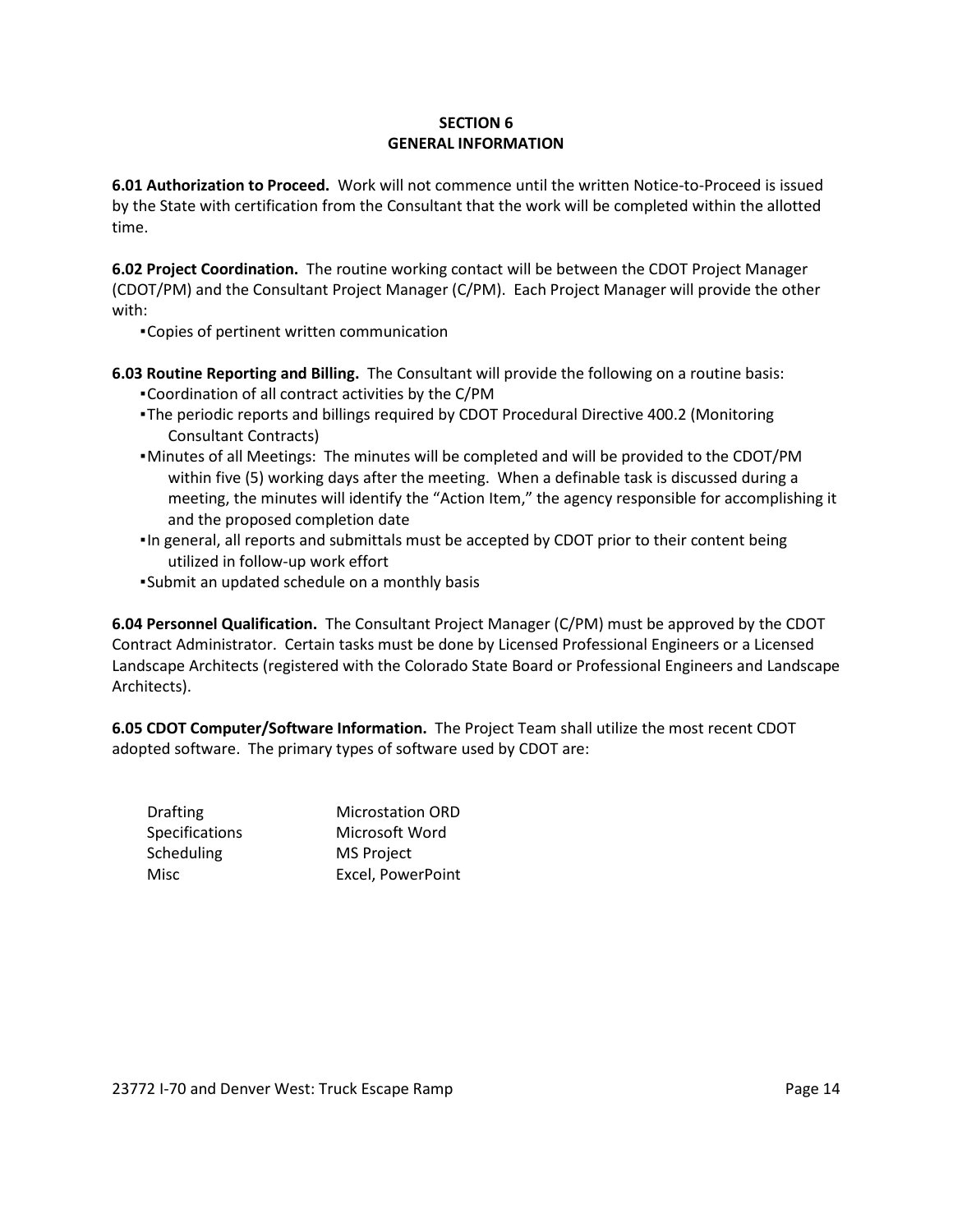#### **SECTION 7 WORK ACTIVITY ASSIGNMENTS**

This list establishes the consultant's individual task responsibility. The consultant shall maintain the ability to perform all work tasks which are indicated below by an 'X' mark in the consultant column in accordance with the applicable CDOT standards. Selected work tasks shall be assigned only after coordination and consultation with CDOT. The Project Team is responsible for coordinating the required work schedule for those tasks accomplished by CDOT and other agencies.

#### **PRECONSTRUCTION**

| А. |                                                                         | Project Initiation and Continuing Requirements:                                                                                                                                                                                                                                                                                                                                   | CDOT/OTHER                                                            | <b>CONSULTANT</b>                                                                                                                                                                                    |
|----|-------------------------------------------------------------------------|-----------------------------------------------------------------------------------------------------------------------------------------------------------------------------------------------------------------------------------------------------------------------------------------------------------------------------------------------------------------------------------|-----------------------------------------------------------------------|------------------------------------------------------------------------------------------------------------------------------------------------------------------------------------------------------|
|    | 1.<br>2.<br>3.<br>4.<br>5.<br>6.<br>7.<br>8.<br>9.<br>10.<br>11.<br>12. | <b>Initial Project Meeting</b><br><b>Review Environmental Mitigation Requirements</b><br>Independent Design Review<br>Project Schedule<br>Develop Design Criteria<br>Initiate Survey (Map Preparation)<br>Right-of-Entry and Permits<br><b>Traffic Control</b><br><b>Initial Submittals</b><br><b>Progress Meetings</b><br><b>Structure Review Meetings</b><br>Project Management | $\frac{x}{x}$<br>$\frac{\mathsf{x}}{\mathsf{y}}$<br>X<br>$\mathsf{X}$ | $\begin{array}{c}\nX \\ X \\ X \\ X \\ X\n\end{array}$<br>$\frac{1}{\sqrt{1-\frac{1}{x}}}\frac{1}{x}$<br>$\begin{array}{c}\n\overline{x} \\ \hline\n\frac{x}{x} \\ \hline\n\frac{x}{x}\n\end{array}$ |
| В. |                                                                         | Project Development:                                                                                                                                                                                                                                                                                                                                                              |                                                                       |                                                                                                                                                                                                      |
|    | 1.                                                                      | <b>Communication and Consensus Building</b><br><b>Contact List</b><br>a.<br><b>Public Notices/Advertisements</b><br>b.<br><b>General Meetings</b><br>C.<br>(1) Small Group<br>(2) General Public<br>(3) Project Review<br><b>Communication Aids</b><br>d.<br><b>Graphics Support</b><br>(1) Newsletter                                                                            | $\frac{x}{x}$<br><u>x_</u><br>$\frac{\chi}{\chi}$                     | $\mathsf{X}$<br><u>X</u><br>$x_{-}$<br>$\begin{array}{c}\n \overline{x} \\  \underline{x} \\  \underline{x} \\  \underline{x}\n \end{array}$                                                         |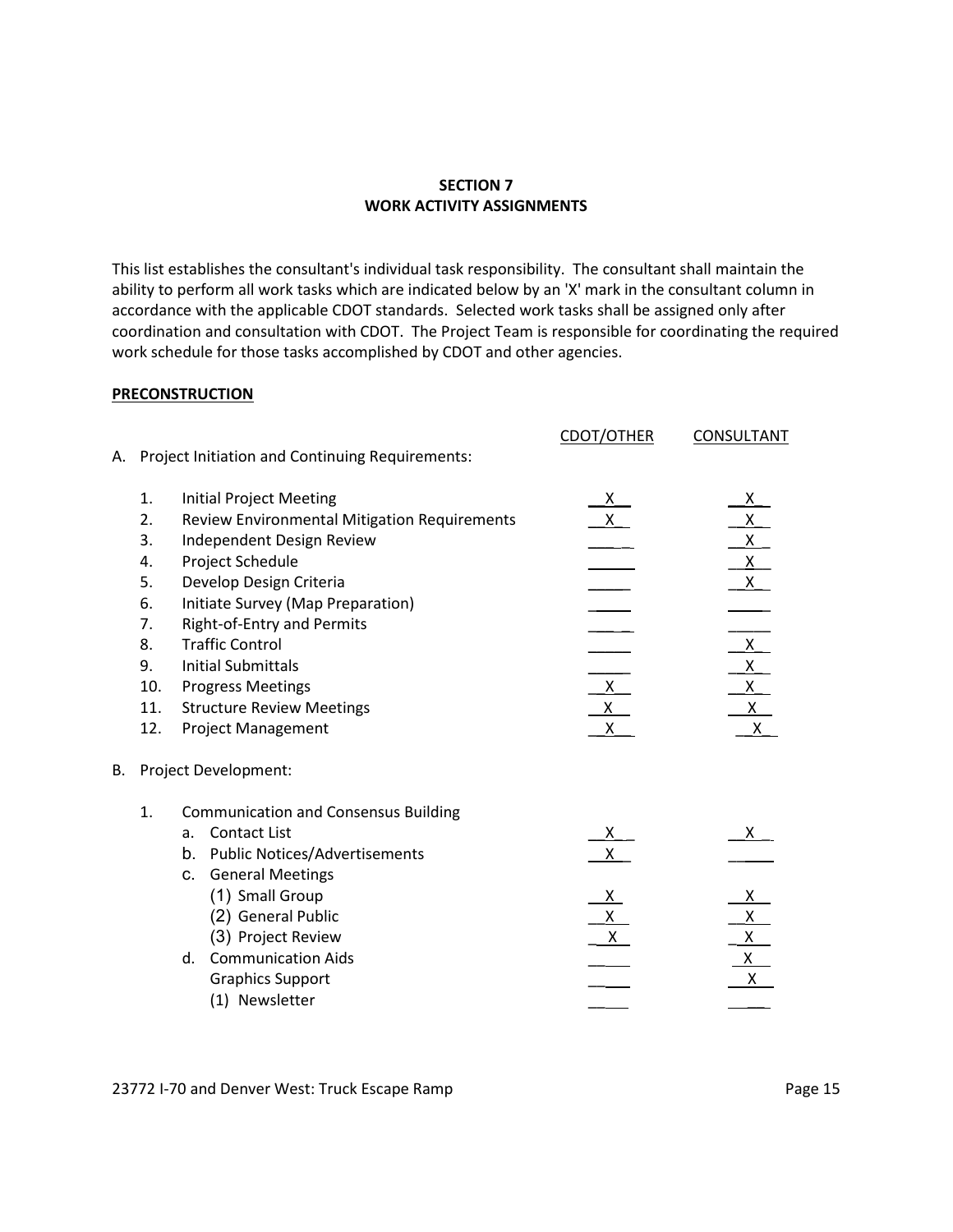CDOT/OTHER CONSULTANT (2) Wall Displays (3) Study Model (4) Local Office 2. Project Review Team 3. Route Location Surveys \_ a. Presurvey Conference b. Survey Data Research  $\overline{\phantom{a}}$ c. Secure Rights of Entry d. Project Control Survey (1) Locate or establish HARN Stations (2) Monumentation (3) Project Control e. Photogrammetry (1) Camera Calibration Report (2) Flight Plan (3) Flight  $\equiv$ (4) Contact Prints (5) Negatives  $\overline{\hspace{1cm}}$ <br>
(6) Enlargements  $\overline{\hspace{1cm}}$ <br>
(7) Photo Index (6) Enlargements (7) Photo Index (8) Supplemental Survey (wing points)  $\overline{\phantom{a}}$ f. Supplemental Surveying f. Accuracy Tests  $\mathcal{L}(\mathcal{L})$ g. Review (by Registered Professional Land Surveyor) 4. Conceptual Design a. Aesthetics  $\frac{X}{X}$  b. System Feasibility b. System Feasibility  $\frac{X}{X}$  c. Alternatives Analysis c. Alternatives Analysis  $\mathbb{R}^n$ d. Final Alternatives Reports e. Interchange Approval Process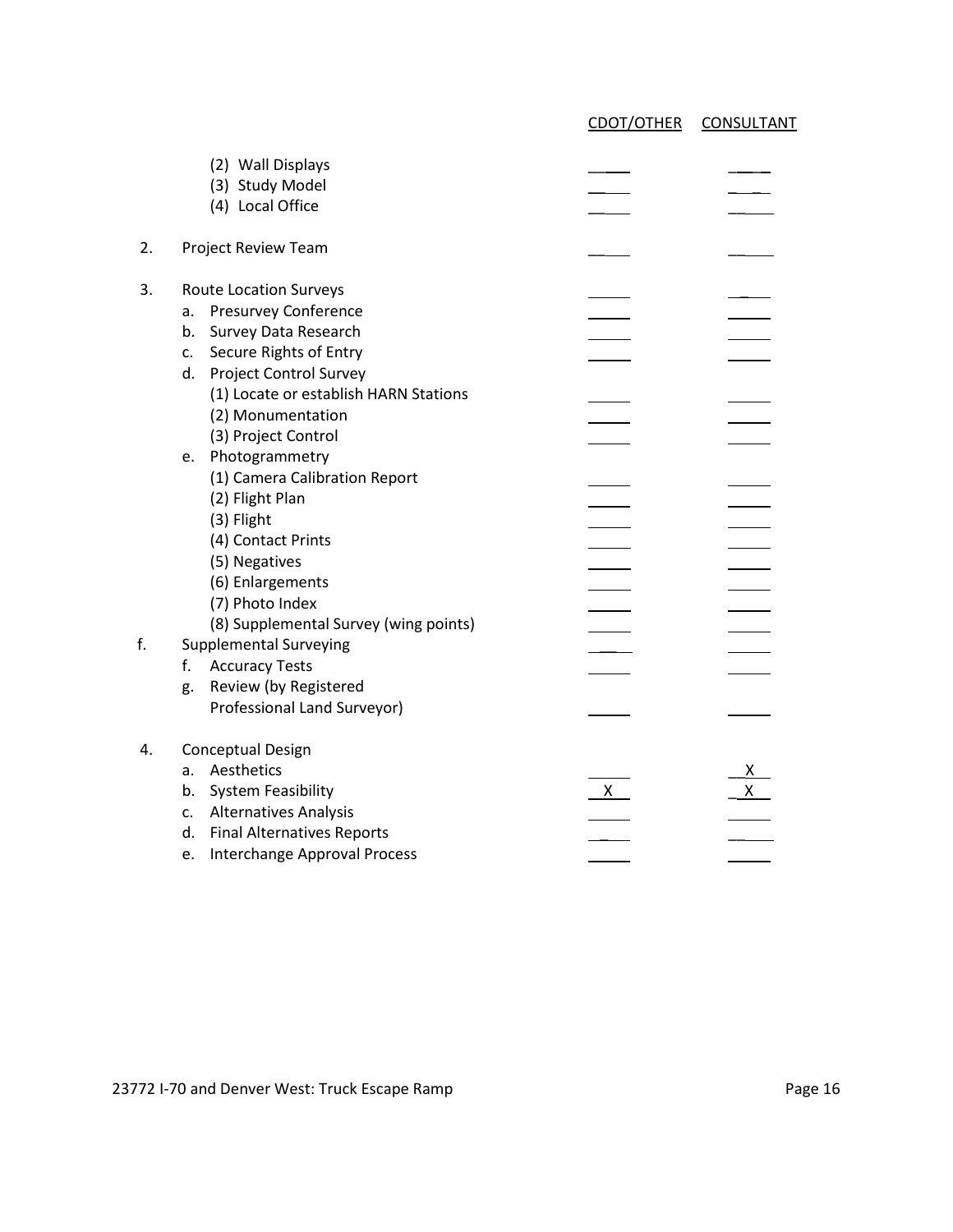| 5. |    | Data Gathering Analysis, and Mitigation Development |  |
|----|----|-----------------------------------------------------|--|
|    | a. | <b>Traffic Related</b>                              |  |
|    |    | (1) Traffic Study                                   |  |
|    |    | (2) Accident Study                                  |  |
|    |    | (3) Noise Study                                     |  |
|    |    | (4) Air Quality                                     |  |
|    |    | (a) Air Quality Monitoring                          |  |
|    |    | (b) Air Quality Analysis                            |  |
|    |    | (5) Alternate Transportation Sys.                   |  |
|    |    | b. Archeology                                       |  |
|    |    | (1) Gather Data & Analysis                          |  |
|    |    | (2) Mitigation Implementation                       |  |
|    |    | c. Paleontology                                     |  |
|    |    | (1) Gather Data & Analysis                          |  |
|    |    | (2) Mitigation Implementation                       |  |
|    |    | d. Initial Geology Investigation                    |  |
|    | e. | <b>Water Quality</b>                                |  |
|    |    | (1) Quality Analysis                                |  |
|    |    | (2) Quality Monitoring                              |  |
|    | f. | <b>Ecological Assessment</b>                        |  |
|    | g. | Historical                                          |  |
|    |    | (1) Historical Bridge Clearance                     |  |
|    |    | (2) Historical Study & Clearance                    |  |
|    |    | h. Floodplain and Drainage Assessment               |  |
|    | i. | Right-of-Way                                        |  |
|    |    | (1) Early ROW                                       |  |
|    |    | (2) ROW Review                                      |  |
|    | j. | 4(f)/6(f) Activity                                  |  |
|    |    |                                                     |  |
|    |    | (1) Evaluation                                      |  |
|    |    | (2) Clearance/Concurrence                           |  |
|    | k. | Threatened and/or Endangered Species                |  |
|    |    | (1) Determination of Presence                       |  |
|    |    | (2) Implement Mitigation                            |  |
|    | I. | Wetlands                                            |  |
|    |    | (1) Wetlands Determination                          |  |
|    |    | (2) Wetlands Findings Report                        |  |

CDOT/OTHER CONSULTANT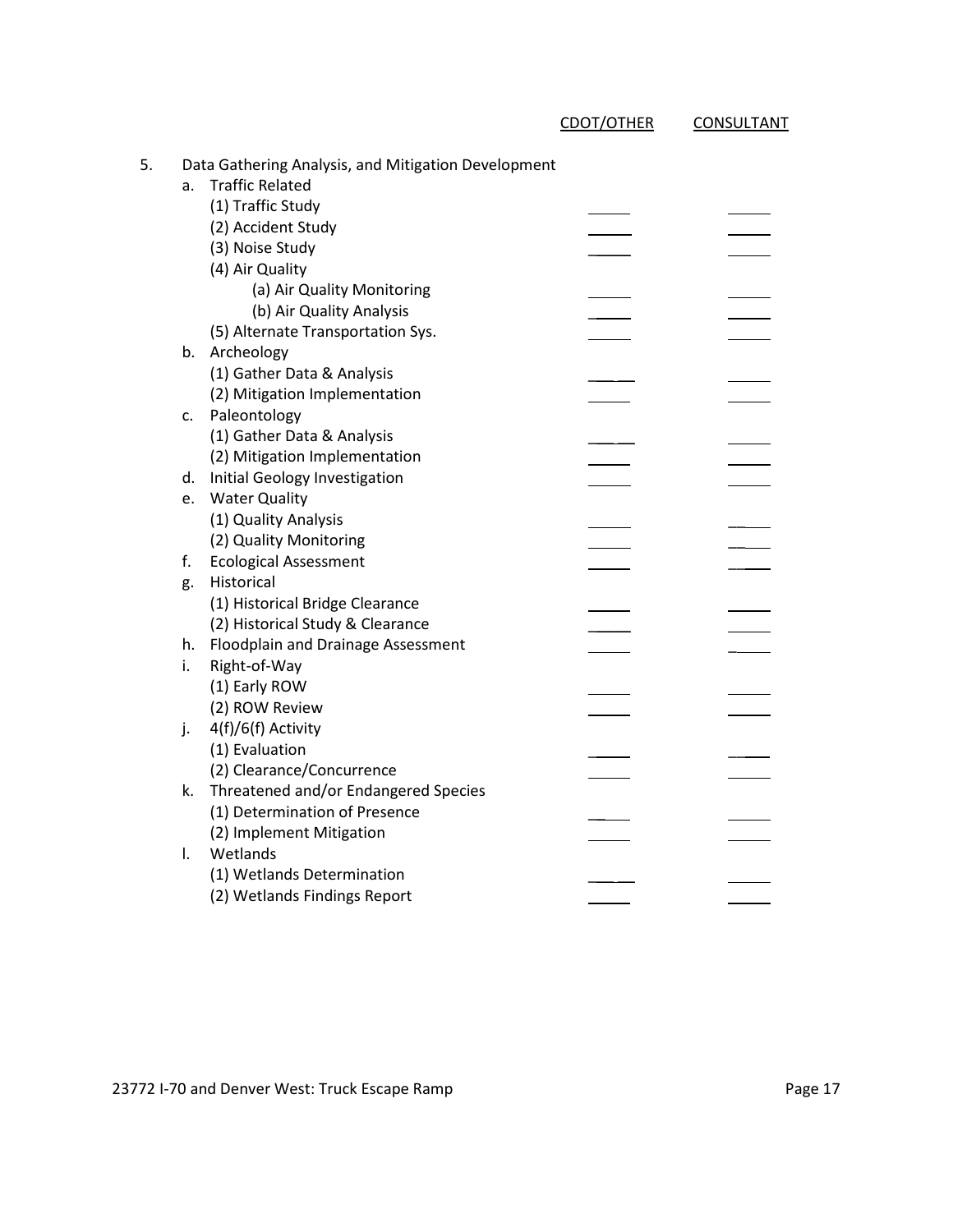|                      |                                                                                                                                                                                                                                                                                                                                                    | <b>CDOT/OTHER</b> | <b>CONSULTANT</b>                                 |
|----------------------|----------------------------------------------------------------------------------------------------------------------------------------------------------------------------------------------------------------------------------------------------------------------------------------------------------------------------------------------------|-------------------|---------------------------------------------------|
|                      | m. Hazardous Materials<br>(1) Field Search<br>(2) Research<br>(3) Conduct in-situ tests<br>(4) Analyze and Assess Impacts<br>Existing Roadway/Major Structure<br>n.<br><b>Construction Requirements</b><br>о.<br><b>Aesthetic Considerations</b><br>p.<br><b>Utilities</b><br>q.<br>Economics<br>r.<br>Farmland<br>S.<br><b>Energy Usage</b><br>t. |                   | $X_{-}$<br>$\mathsf{X}$<br>x<br>$\mathsf{X}$<br>X |
| 6.<br>7.<br>8.<br>9. | Environmental Assessment (EA) Process<br>Environmental Impact Study (EIS) Process<br><b>Design Report Process</b><br><b>Obtain Permits</b>                                                                                                                                                                                                         |                   |                                                   |
|                      | <b>Preliminary Design:</b>                                                                                                                                                                                                                                                                                                                         |                   |                                                   |
| 1.                   | Design Field Surveys<br><b>Presurvey Conference</b><br>a.<br>Survey Data Research<br>b.<br>Secure Rights of Entry<br>c.<br><b>Project Control Survey</b><br>d.<br>(1) Locate or Establish HARN Stations<br>(2) Monumentation<br>(3) Local Project Control                                                                                          |                   |                                                   |
| f.                   | <b>InRoads TMOSS Survey</b><br>е.<br><b>Terrain Survey</b><br><b>Utility Survey</b><br>g.<br>h. Hydraulic Survey<br><b>Material Survey</b><br>i.<br><b>Supplemental Surveying</b><br>j.<br><b>Survey Report</b><br>k.<br><b>Accuracy Tests</b><br>I.<br>m. Review (by Registered Professional Land<br>Surveyor)                                    | $\mathsf{X}$      |                                                   |
|                      | <b>Wetland Boundary</b><br>n.                                                                                                                                                                                                                                                                                                                      |                   |                                                   |

23772 I-70 and Denver West: Truck Escape Ramp **Page 18** Page 18

C.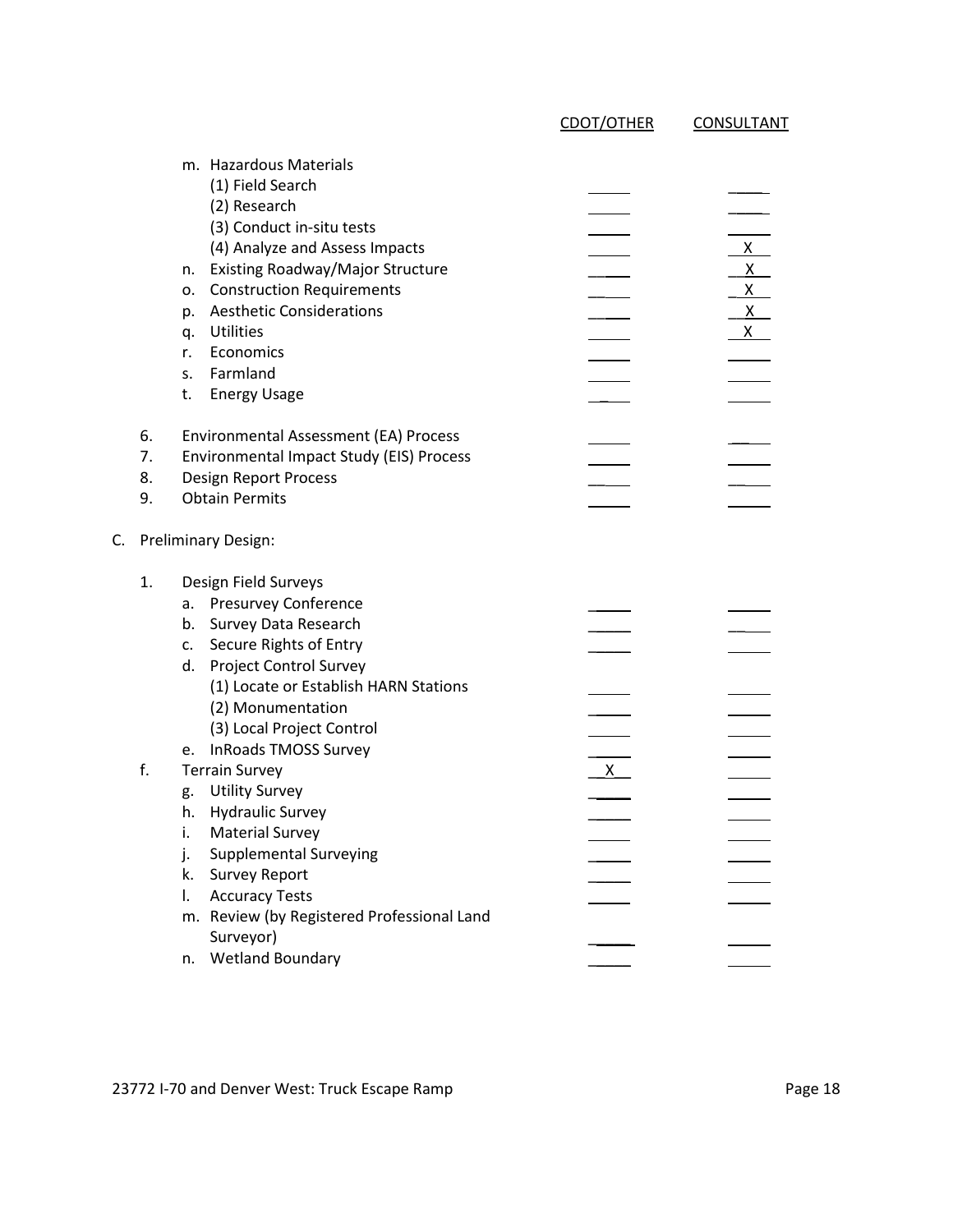|    |                                                                                                                                                                                                                                                                                                                                      | CDOT/OTHER   | CONSULTANT                                   |
|----|--------------------------------------------------------------------------------------------------------------------------------------------------------------------------------------------------------------------------------------------------------------------------------------------------------------------------------------|--------------|----------------------------------------------|
| 2. | <b>Traffic Engineering</b>                                                                                                                                                                                                                                                                                                           |              |                                              |
| 3. | <b>Materials Engineering</b><br>Preliminary Soil Investigation<br>a.<br><b>Pavement Rehabilitation</b><br>b.<br><b>New Pavement Structure</b><br>c.<br><b>Pavement Justification</b><br>d.<br>Pavement Design Report<br>e.<br><b>Existing Bridge Investigation</b><br>f.<br>Foundation Investigation<br>g.<br>Geothermal<br>h.       |              | $\mathsf{X}$<br>$\mathsf{X}$<br>$\mathsf{X}$ |
| 4. | Hydrology/Hydraulics Engineering<br>Hydrology<br>a.<br>Hydraulics<br>b.<br><b>Preliminary Hydraulics Report</b><br>c.                                                                                                                                                                                                                |              | $\mathsf{X}$                                 |
| 5. | <b>Utility Coordination</b><br><b>Location Maps</b><br>a.<br>Reviews and investigations<br>b.<br>(1) "Potholing"-Excavation<br>(2) "Potholing"-Surveying Utility Locations<br><b>Relocation recommendations</b><br>c.<br>d.<br>Ditch Company coordination                                                                            | $\mathsf{X}$ | $\frac{x}{x}$                                |
| 6. | Roadway Design and Roadside Development<br>Roadway Design<br>a.<br>Roadside Development<br>b.<br>(1) Guardrail and delineator<br>(2) Landscaping<br>(3) Sprinkler Systems/Liquid Anti-Icing<br>(4) Sound Barriers<br>(5) Bike paths<br>(6) Truck Escape Ramps<br>(7) Rest Areas<br>(8) Safety analysis<br><b>Lighting Plan</b><br>c. |              | X.<br>$x_{-}$<br>X<br>$\frac{x}{x}$          |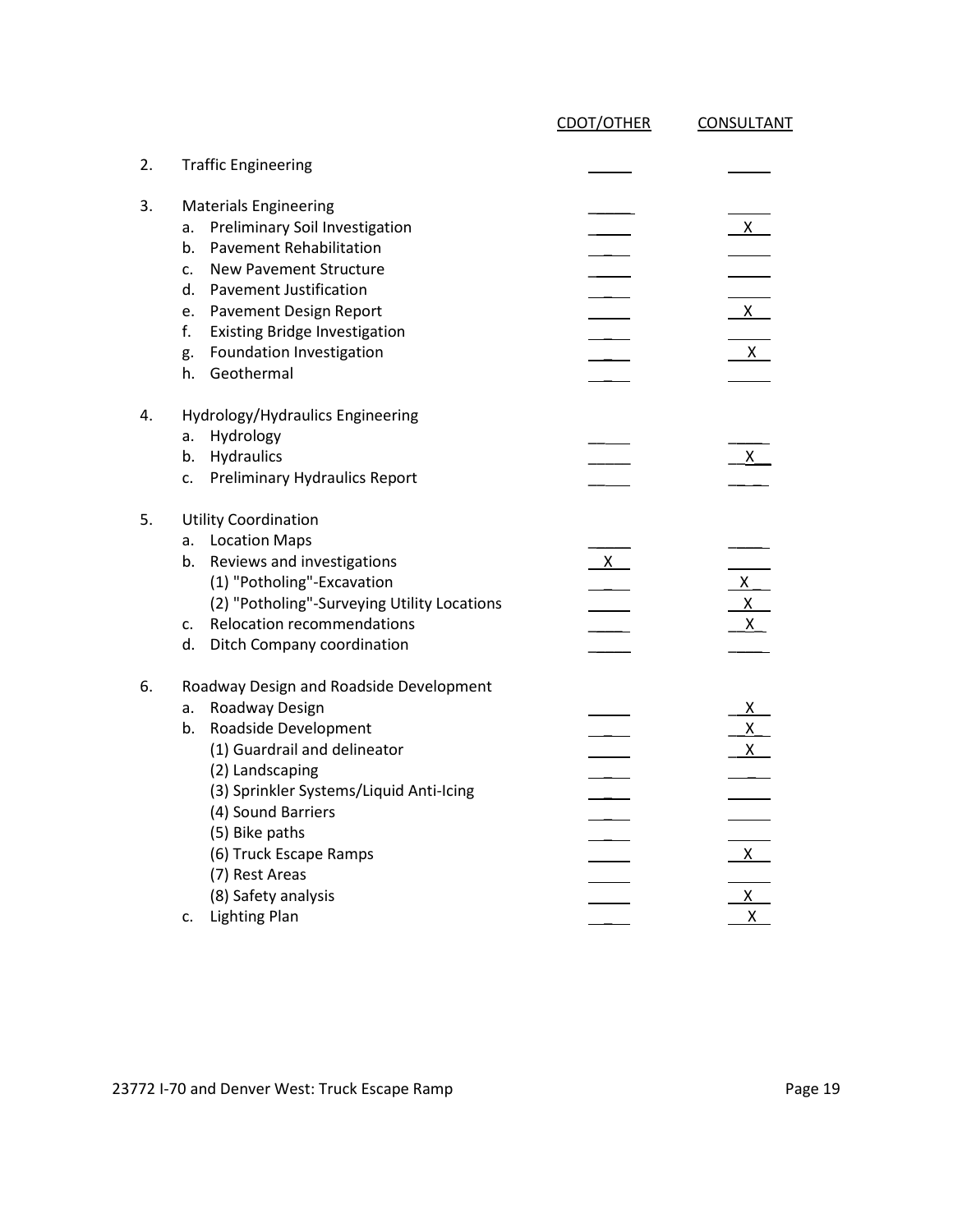|                         |                                                                                                                                                                                                               | CDOT/OTHER | <b>CONSULTANT</b>                             |
|-------------------------|---------------------------------------------------------------------------------------------------------------------------------------------------------------------------------------------------------------|------------|-----------------------------------------------|
| 7.                      | Right-of-Way<br>Research<br>a.<br>Ownership Map<br>b.                                                                                                                                                         |            |                                               |
| 8.                      | Major Structural Design<br><b>Structural Data Collection</b><br>a.<br>b.<br>Structure concept study<br>c. Value Engineering<br>d. Structure Selection Report<br><b>Foundation Investigation Request</b><br>e. |            | $X_{-}$<br>$\mathsf{X}$                       |
| 9.<br>10.<br>11.<br>12. | <b>Construction Phasing Plan</b><br>Preparation for the DOR<br>Design Office Review<br>Post DOR Revisions                                                                                                     |            |                                               |
| D.                      | <b>Final Design:</b>                                                                                                                                                                                          |            |                                               |
| 1.<br>2.<br>3.          | Project Review<br>Design Coordination<br><b>Utility Coordination</b>                                                                                                                                          |            | <u>x_</u><br>$\overline{x}$<br>$\mathsf{X}^-$ |
| 4.                      | <b>Hydraulic Design</b><br>Data Review<br>a.<br><b>Stormwater Pollution Prevention Plan</b><br>b.<br>Major Structure Channel Design<br>c.<br>d.<br><b>Final Hydraulics Report</b>                             |            | X<br>$\mathsf{X}$<br>$\mathsf{X}^-$           |
| 5.                      | <b>Interim Plans</b><br><b>Initiate ROW Authorization Process</b><br>a.<br><b>Final Utility Plans</b><br>b.<br><b>Final Railroad Plans</b><br>c.                                                              |            | $\mathsf{X}^-$                                |
|                         | <b>ROW Plans Content</b><br>a.<br>Title Insurance and Closing Services<br>b.<br><b>Authorization Plan</b><br>c.<br>d.<br><b>Appraisal Staking</b><br><b>ROW Plan Revisions</b><br>e.                          |            |                                               |
|                         | (During Negotiations)                                                                                                                                                                                         |            |                                               |

23772 I-70 and Denver West: Truck Escape Ramp Page 20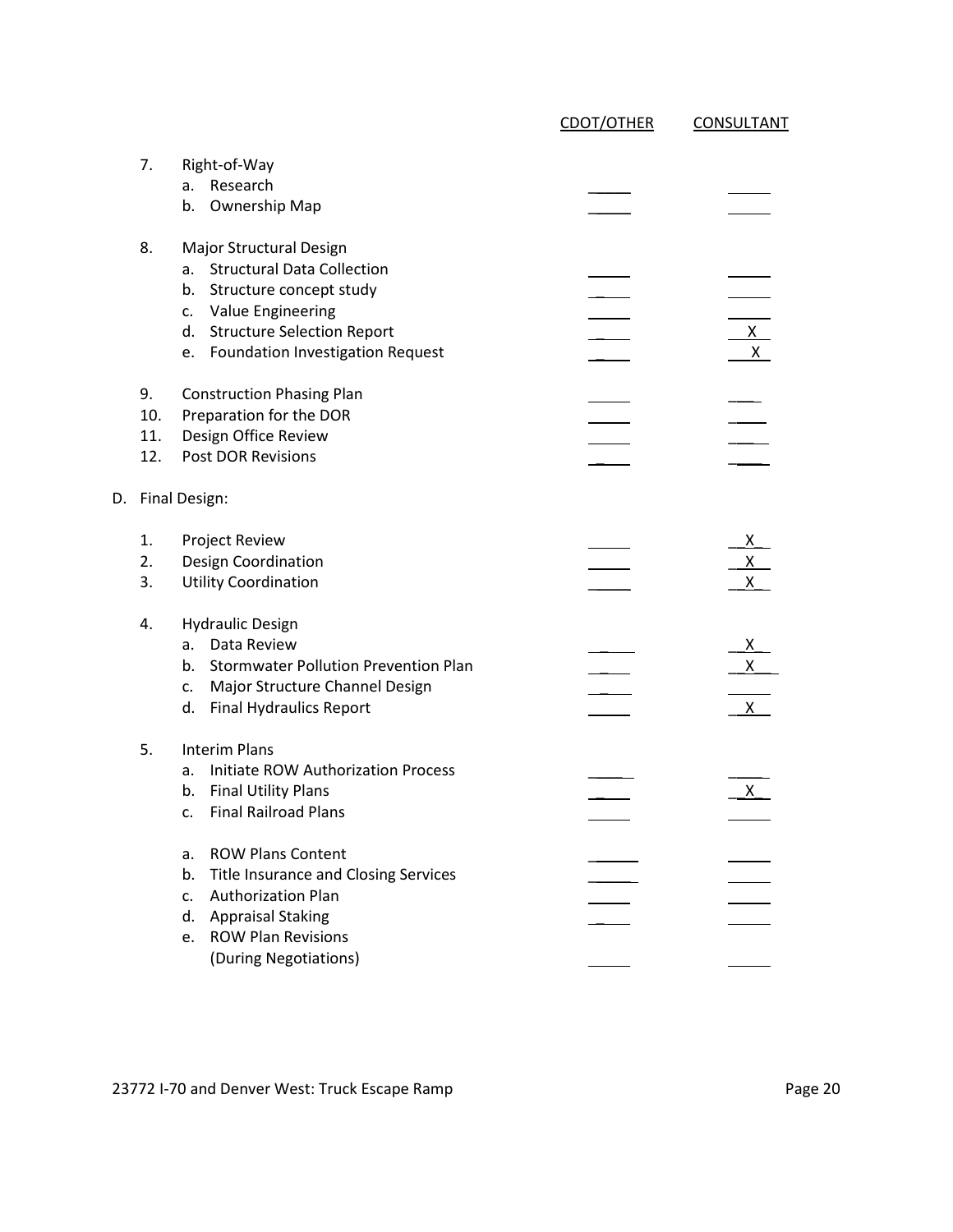|                          |                                                                                                                                                                                                                                                                                                        | CDOT/OTHER               | CONSULTANT                               |
|--------------------------|--------------------------------------------------------------------------------------------------------------------------------------------------------------------------------------------------------------------------------------------------------------------------------------------------------|--------------------------|------------------------------------------|
| 7.                       | <b>Materials Engineering</b><br><b>Materials Data</b><br>a.<br>Stabilization validity<br>b.<br><b>Stabilization Plan</b><br>c.                                                                                                                                                                         |                          | X<br>$\mathsf{X}^-$<br>$\mathsf{X}^-$    |
| 8.                       | <b>Traffic Engineering</b><br>Permanent Signing/Pavement Marking Plans<br>a.<br>Signalized Intersections<br>b.<br><b>Traffic Control Plan</b><br>c.                                                                                                                                                    |                          | $\mathsf{X}$<br>X                        |
| 9.                       | Roadside Planning<br>Landscaping<br>a.<br>Other<br>b.<br>(1) Sprinkler systems/Liquid Anti-Icing<br>(2) Bike paths<br>(3) Sound barriers<br>(4) Truck escape ramps<br>(5) Rest Areas<br>(6) Guardrail and delineator<br>(7) Safety analysis<br><b>Lighting Plans</b><br>c.                             |                          | X<br>X.<br>$X_{-}$<br>$\mathsf{X}$<br>X. |
| 10.                      | Roadway Design                                                                                                                                                                                                                                                                                         |                          | <u>X</u>                                 |
| 11.                      | Final Major Structural Design<br><b>Structure Final Design</b><br>a.<br>Preparation of Structure Plans<br>b.<br>and Specifications<br>Independent Design, Detail, and<br>c.<br><b>Quantity Check</b><br><b>Bridge Rating and Field Packages</b><br>d.<br><b>Structure Final Review Plans and</b><br>e. |                          | X.<br>х.                                 |
| 12.<br>13.<br>14.<br>15. | Specifications<br><b>Construction Phasing Plan</b><br>Plan Preparation for FOR<br><b>Final Office Review</b><br><b>Construction Plan Package</b>                                                                                                                                                       | <u>X</u><br>$\mathsf{X}$ | X.<br>X.<br>X<br>Χ<br>X                  |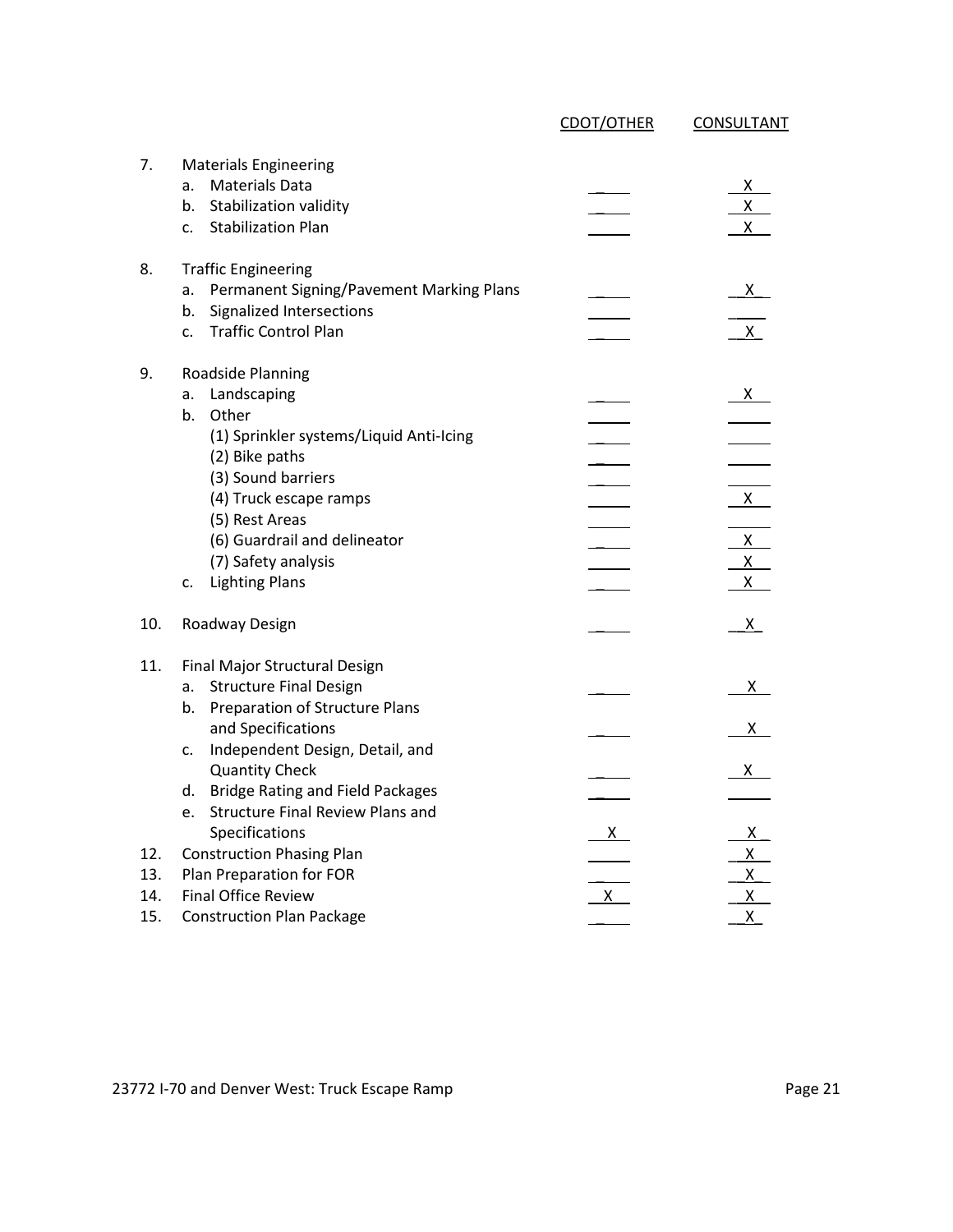|    |                                  |                                                                                                                                                                                   | CDOT/OTHER | <b>CONSULTANT</b> |
|----|----------------------------------|-----------------------------------------------------------------------------------------------------------------------------------------------------------------------------------|------------|-------------------|
|    |                                  | E. Corridor Management Support:                                                                                                                                                   |            |                   |
|    | 1.<br>2.<br>3.                   | Design Control<br><b>Information Services</b><br><b>Budget Planning Support</b>                                                                                                   |            |                   |
|    |                                  | F. Value Engineering                                                                                                                                                              |            |                   |
|    |                                  | <b>SERVICES AFTER DESIGN</b><br>A. Review of Shop Drawings                                                                                                                        |            |                   |
| В. |                                  | <b>Construction Services</b>                                                                                                                                                      |            |                   |
|    | 1.<br>2.                         | Coordinate Schedule<br>Provide field observation                                                                                                                                  |            |                   |
|    |                                  | Pile driving/caisson drilling<br>а.<br>Major concrete pours<br>b.                                                                                                                 |            |                   |
|    |                                  | c. Placement of girders                                                                                                                                                           |            |                   |
|    |                                  | d. Splicing of girders                                                                                                                                                            |            |                   |
|    |                                  | e. Post-tensioning duct and<br>anchorage placement                                                                                                                                |            |                   |
|    |                                  | f.<br>Post-tensioning operations                                                                                                                                                  |            |                   |
|    | 3.                               | <b>Technical assistance</b><br>a. Design Support during Construction                                                                                                              |            |                   |
|    | 4.                               | Submittals                                                                                                                                                                        |            |                   |
|    |                                  | Diary<br>a.                                                                                                                                                                       |            |                   |
|    |                                  | Documentation/justification<br>b.<br>Progress reports<br>c.                                                                                                                       |            |                   |
|    |                                  | d. Calculations, drawings, and specifications                                                                                                                                     |            |                   |
|    |                                  | e. Daily time sheets                                                                                                                                                              |            |                   |
| C. |                                  | Post Design Plan Modifications                                                                                                                                                    |            |                   |
| D. |                                  | <b>Post Construction Services:</b>                                                                                                                                                |            |                   |
|    | 1.<br>2.<br>3.<br>4.<br>5.<br>6. | Final earthwork determination<br>As-built plans<br>Revisions to Right-of-Way Plans (Excess Land)<br>Monument ROW<br><b>Set Property Corners (Remainders)</b><br>Deposit ROW Plans |            |                   |

23772 I-70 and Denver West: Truck Escape Ramp **Page 22** Page 22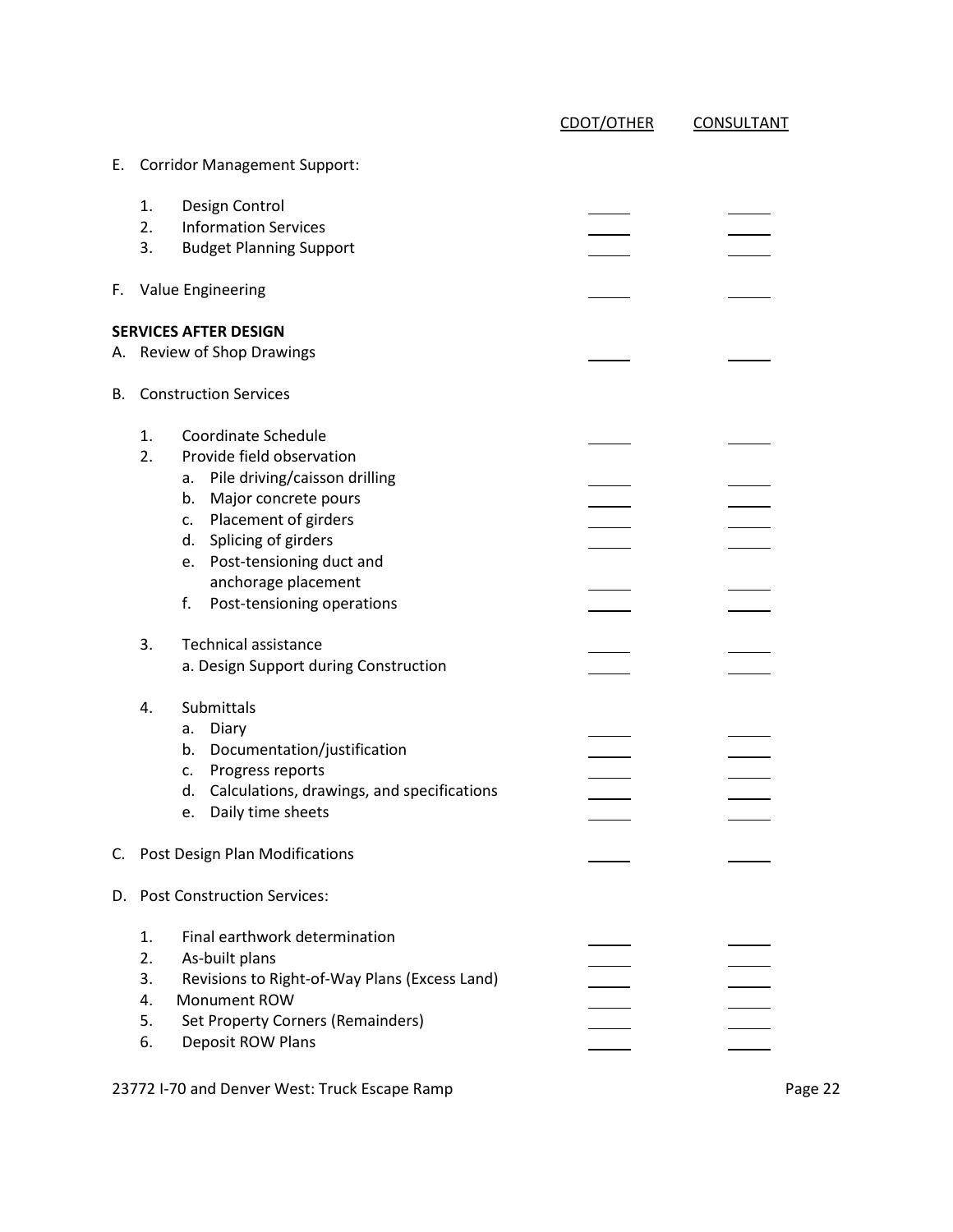# E. Construction Engineering

 $\overline{\phantom{a}}$ 

 $\sim$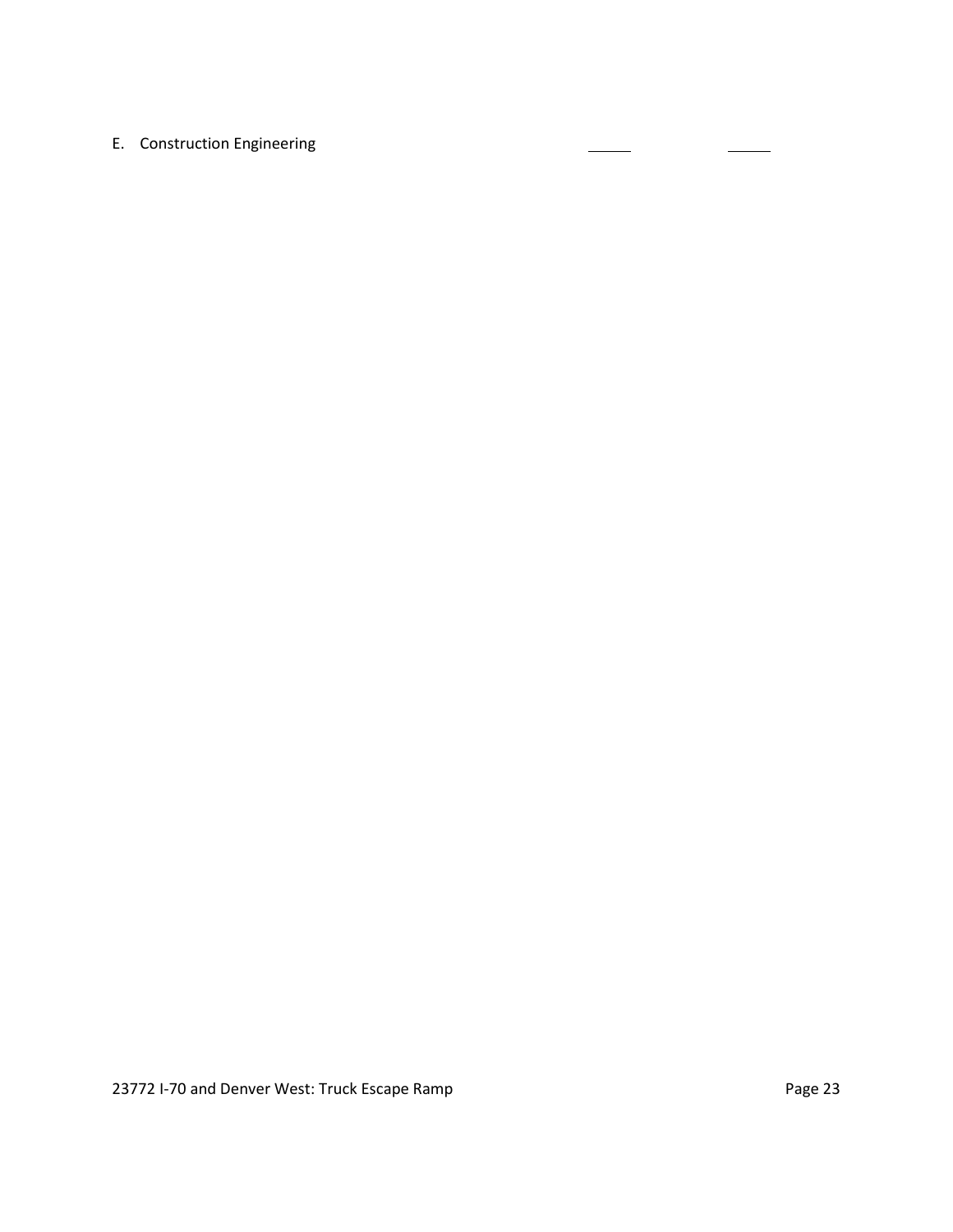## **SECTION 8 SUBMITTALS**

|                                                    | CDOT/OTHER             | <b>CONSULTANT</b> |
|----------------------------------------------------|------------------------|-------------------|
| A. Project Initiation and Continuing Requirements: |                        |                   |
| 1. Periodic Reports & Billings                     |                        | $\mathsf{X}^-$    |
| 2. Meeting Minutes                                 |                        | $\mathsf{X}$      |
| 3. Project Schedule                                |                        | X                 |
| 4. Completed Specific Design                       |                        | X                 |
| Criteria (Attachment A)                            |                        |                   |
| 5. Survey Plan                                     |                        |                   |
| 6. Permissions to Enter (Form 730)                 |                        |                   |
| 7. Traffic Control Plan                            |                        | $\mathsf{X}$      |
| 8. Initial Submittal of InRoads TMOSS              |                        |                   |
| and/or MOSS Compatible Data                        | $X_{-}$                |                   |
| 9. Initial Submittal of an Original Plan Sheet     |                        |                   |
| B. Project Development:                            |                        |                   |
| 1. Public Communication Contact List               |                        |                   |
| 2. Route Location Survey:                          |                        |                   |
| <b>Electronic Survey Files</b>                     | $\frac{\mathsf{X}}{2}$ |                   |
| Survey InRoads TMOSS Data                          | $\mathsf{X}$           |                   |
| <b>Monument Records</b>                            |                        |                   |
| <b>Control &amp; Monumentation Plan Sheets</b>     | $\mathsf{X}$           |                   |
| Aerial Photography Index Map Sheets                |                        |                   |
| Aerial Photography Contact Prints                  |                        |                   |
| <b>Aerial Photography Negatives</b>                |                        |                   |
| Photogrammetry                                     |                        |                   |
| <b>Electronic Data</b>                             |                        |                   |
| <b>Base Map Sheets</b>                             |                        |                   |
| Base Map Index Sheet(s)                            |                        |                   |
| Rectified Photos with Mylar Originals              |                        |                   |
| 3. System Feasibility Study                        |                        |                   |
| 4. Final Alternatives Report                       |                        |                   |
| 5. System Feasibility Study                        |                        |                   |
| 6. Noise Assessment Report                         |                        |                   |
| 7. Air Quality Report                              |                        |                   |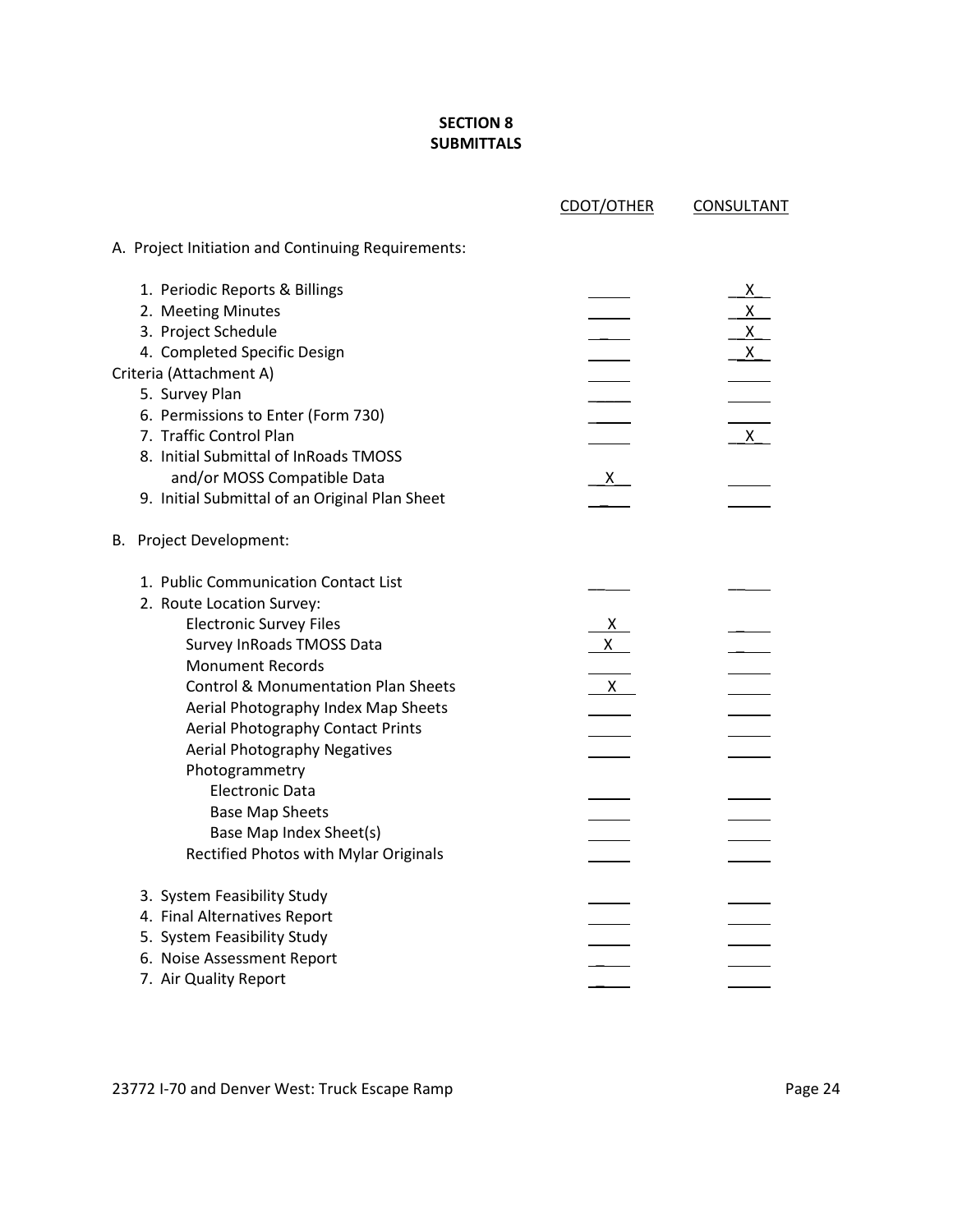|                                                      | CDOT/OTHER | <b>CONSULTANT</b> |
|------------------------------------------------------|------------|-------------------|
| 8. Archeology Survey Report & Mitigation Plan        |            |                   |
| 9. Paleontology Preliminary Report & Mitigation Plan |            |                   |
| 10. Water Quality Report (SCMP)                      |            |                   |
| 11. Ecology Report                                   |            |                   |
| 12. Historical Bridge Clearance or Mitigation Plan   |            |                   |
| 13. Historical Cultural Resources Report             |            |                   |
| 14. Floodplain and Drainage Assessment               |            |                   |
| Report & Mitigation Plan                             |            |                   |
| 15. ROW Report                                       |            |                   |
| 16. 4(f)/6(f) Mitigation Plan                        |            |                   |
| 17. Threatened and/or Endangered Species Assessment  |            |                   |
| 18. Wetlands Findings Report                         |            |                   |
| 19. Hazardous Materials Findings                     |            | $\mathsf{X}$      |
| 20. Visual Impact Assessment (VIA)                   |            | X                 |
| 20. Environmental Assessment (EA)                    |            |                   |
| a. Preliminary EA                                    |            |                   |
| b. Certified Verbatim Transcript                     |            |                   |
| c. Finding of No Significant Impact (FONSI)          |            |                   |
| 21. Environmental Impact Statement                   |            |                   |
| a. Draft EIS                                         |            |                   |
| b. Certified Transcript of Meeting                   |            |                   |
| c. Final EIS                                         |            |                   |
| 21. Design Report Process                            |            |                   |
| a. Preliminary Design Report                         |            |                   |
| b. Final Design Report                               |            |                   |
|                                                      |            |                   |
| 22. Permits                                          |            |                   |
| 401 Permit                                           |            |                   |
| 402 Permit                                           |            |                   |
| 404 Permit<br><b>Wildlife Certification</b>          |            |                   |
| <b>NPDES StormWater Permit</b>                       |            |                   |
|                                                      |            |                   |
| 23. Preliminary Design                               |            |                   |
| a. Electronic Survey                                 |            |                   |
| b. Traffic Data & Recommendations                    |            |                   |

23772 I-70 and Denver West: Truck Escape Ramp **Page 25** Page 25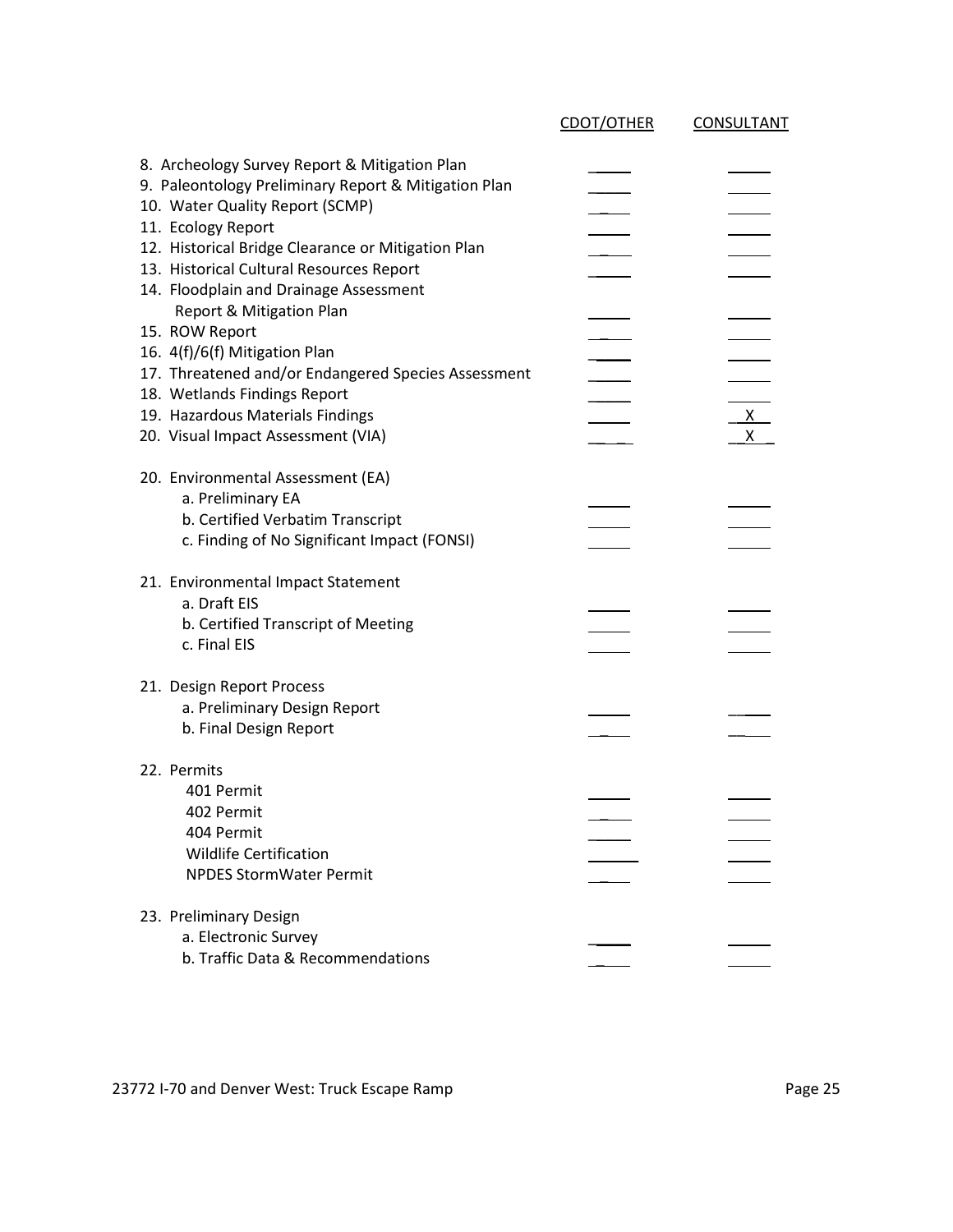CDOT/OTHER CONSULTANT

| c. Soils Investigation Report<br>d. Pavement Design Report<br>e. Existing Bridge Condition Report<br>f. Foundation Investigation Report<br>g. Engineering Geology Plan Sheet(s)<br>h. Preliminary Hydraulics Report<br>i. Utility Relocation Recommendations<br>j. Ditch Structure Plans<br>h. Stabilization Plan<br>i. FIR Plan Set |              | $x_{-}$<br>$\mathsf{X}$<br>$X_{-}$ |
|--------------------------------------------------------------------------------------------------------------------------------------------------------------------------------------------------------------------------------------------------------------------------------------------------------------------------------------|--------------|------------------------------------|
| 24. Final Design                                                                                                                                                                                                                                                                                                                     |              |                                    |
| a. Corrected FIR Plan Set                                                                                                                                                                                                                                                                                                            |              |                                    |
| b. Preliminary Cost Estimate                                                                                                                                                                                                                                                                                                         |              | X                                  |
| c. List of Deviations from Standard                                                                                                                                                                                                                                                                                                  |              |                                    |
| Design Criteria                                                                                                                                                                                                                                                                                                                      |              | $X_{-}$                            |
| d. Final Hydraulics Report                                                                                                                                                                                                                                                                                                           |              | $\mathsf{X}$                       |
| e. Signing/Pavement Marking Plans                                                                                                                                                                                                                                                                                                    |              | $\mathsf{X}$                       |
| f. Signal Warrants                                                                                                                                                                                                                                                                                                                   |              |                                    |
| g. Signalized Intersection Plans and specifications                                                                                                                                                                                                                                                                                  |              |                                    |
| h. Traffic Control Plan                                                                                                                                                                                                                                                                                                              |              | $\frac{x}{x}$                      |
| i. Structural Selection Report                                                                                                                                                                                                                                                                                                       |              | $\mathsf{X}^-$                     |
| j. Foundation Investigation Request<br>k. Structure Final Review Plans                                                                                                                                                                                                                                                               |              |                                    |
| and Special Provisions                                                                                                                                                                                                                                                                                                               | $\mathsf{X}$ | $X_{-}$                            |
| I. Construction Phasing Plan                                                                                                                                                                                                                                                                                                         |              | X                                  |
| m. FOR Plan Sheets and Special Provisions                                                                                                                                                                                                                                                                                            |              | $X_{-}$                            |
| n. FOR Cost Estimate                                                                                                                                                                                                                                                                                                                 |              | $X_{-}$                            |
| o. FOR Revised Plans and Special Provisions                                                                                                                                                                                                                                                                                          |              | $\mathsf{X}^-$                     |
| p. Final Review Revisions                                                                                                                                                                                                                                                                                                            |              | $X_{-}$                            |
| q. Final Utility Plan Set                                                                                                                                                                                                                                                                                                            |              | $\mathsf{X}^-$                     |
| 25. Roadside Planning                                                                                                                                                                                                                                                                                                                |              |                                    |
| a. Landscaping Plans & Specs.                                                                                                                                                                                                                                                                                                        |              | X                                  |
| b. Certification of plant Availability                                                                                                                                                                                                                                                                                               |              |                                    |
| c. Sprinkler System Plans & Specs.                                                                                                                                                                                                                                                                                                   |              |                                    |
| d. Bike path Plans & Specs.                                                                                                                                                                                                                                                                                                          |              |                                    |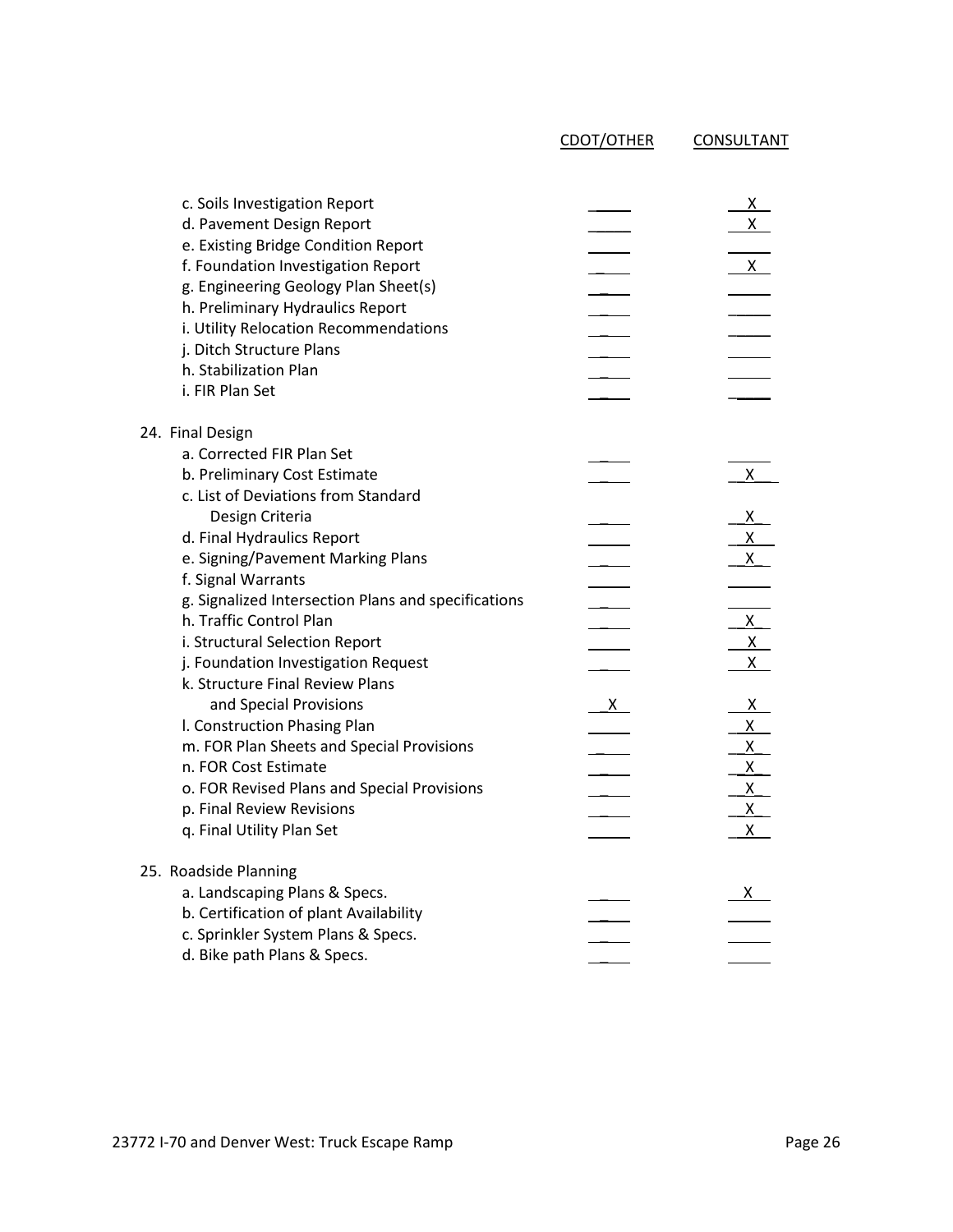|                                                                                                                                         | <b>CDOT/OTHER</b> | CONSULTANT                   |
|-----------------------------------------------------------------------------------------------------------------------------------------|-------------------|------------------------------|
| e. Sound Barrier Plans & Specs.<br>f. Truck Escape Ramp Plans & Specs.<br>g. Rest Area Plans & Specs.<br>h. Lighting Plans              |                   | $\mathsf{X}$<br>$\mathsf{X}$ |
| C. Right-of-Way                                                                                                                         |                   |                              |
| 1. Title Commitments<br>2. Preliminary Ownership Map<br>(include in the FIR plan set)<br>3. Area Calculations<br>4. Authorization Plans |                   |                              |
| 5. Legal Descriptions<br>6. ROW Authorization Plans                                                                                     |                   |                              |
| D. Construction Plan Package                                                                                                            |                   |                              |
| 1. Roadway Design Data Submittal<br>2. Major Structure Design Final Submittal<br>3. Record Plan Sets                                    |                   |                              |